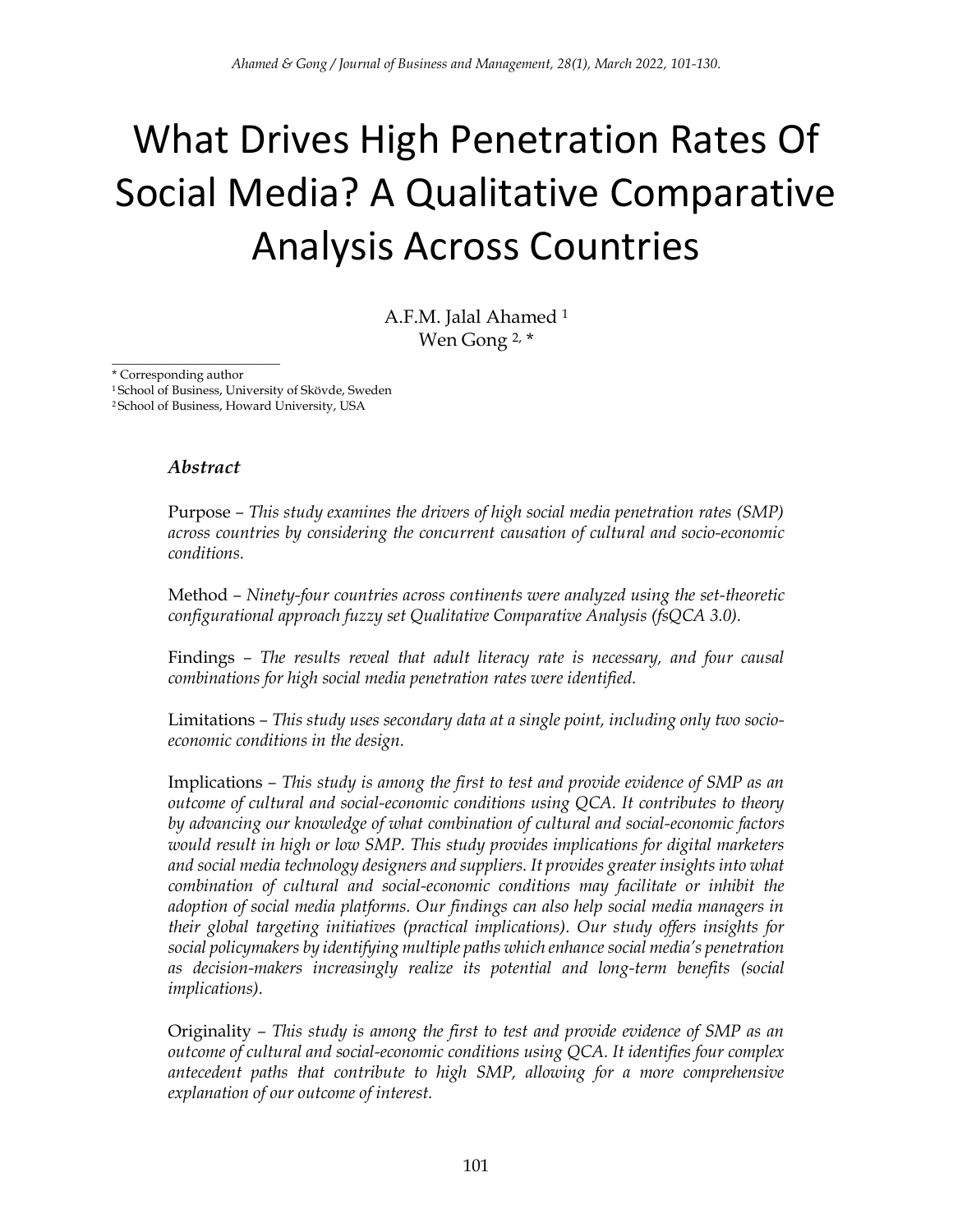**Keywords:** Social media penetration, cultural dimensions, social-economic conditions, qualitative comparative analysis

**Reference** to this paper should be made as follows: Ahamed, A.F.M.J., & Gong, W. (2022). What drives high penetration rates of social media? A qualitative comparative analysis across countries. *Journal of Business and Management, 28*(1), March, 101-130. DOI: 10.6347/JBM.202203\_28(1).0004.

#### **Introduction**

Fueled by the ubiquity of smartphones, the digitization of user-generated content, and the phenomenal growth of e-commerce, the world has witnessed the explosive evolution of social media and its potential influence on how people interact and make decisions. Digital marketers who capitalize on such trends invest more in social media to make their brands more accessible, engaging, and shoppable.

With its overwhelming global reach, more social media research is needed since the extent to which it has been embraced varies considerably from country to country. For example, while Facebook is indisputably the most popular (Statista, 2020), its global user base is by no means universal or equally distributed. Moreover, Facebook has a relatively low penetration in countries where domestic social media platforms generate more traffic, such as Line in Japan (Society, 2019), WeChat in China (Dick, 2017; Gupta *et al.*, 2018), Kakao Talk in South Korea (Chadha, 2017), VKontakte in Russia and a handful of its neighbors (E-commerce Nation, 2019; Zinovieva, 2014). The success of these homegrown social media can be at least partially accredited to their cultural appropriateness (Goodrich and De Mooij, 2014). Echoing these observations, an increasing body of literature reveals direct or indirect associations between adoption and use of Internetmediated technology and underlying cultural values and social interaction patterns of a country (e.g., Dinev & Hart, 2006; Yoon, 2009; Udo & Bacghi, 2011; Hoehle *et al.*, 2015; Huang, 2017; Lin & Ho, 2018). There is a pronounced need to investigate why the social media adoption rates in many countries are higher.

The present study addresses the gap in the extant literature by incorporating multiple cultural dimensions and social-economic variables. Most existing research uses cultural dimensions to shape social media penetration (SMP) by following the traditional linear approach. For example, Goodrich and De Mooij (2014) argued that Hofstede's cultural dimensions could explain cross-cultural differences in online and offline purchase decisions. However, there remains some ambiguity. For instance, Chile and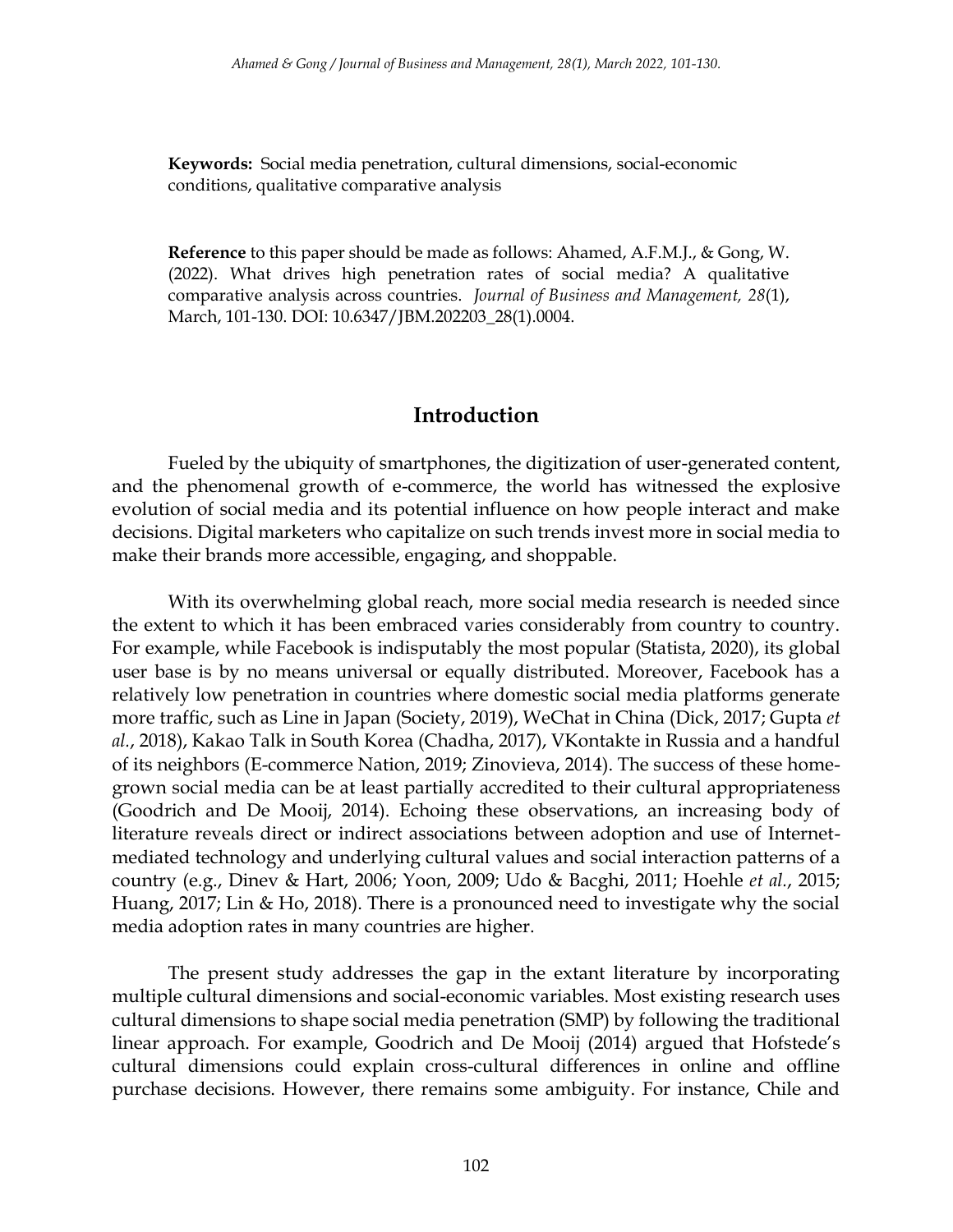Finland have high SMP rates - while Chile scored 63 in the power distance dimension and 23 in the individualism dimension, Finland scored 33 and 63 on these two dimensions. Could we infer that power distance and/or individualism could explain the high SMP rate of these two countries? The findings of several other studies could be questioned similarly (e.g., Alsaleh *et al.*, 2019; Dadgar *et al.*, 2017; Kim *et al.*, 2011). Hence, there is a scope to believe that these causations should be a combination leading to high SMP; and a configurational approach is in need. This research intends to view SMP as a concurrent outcome of cultural and socio-economic conditions. Specifically, we use QCA (Ragin, 2000) to test and provide evidence of SMP as an outcome of cultural and socialeconomic conditions. We aim to further the theory of social media adoption at the country level by examining whether different cultural dimensions combined with other socialeconomic conditions would account for significant variations in social media adoption. Thus, the current research contributes to theory by advancing our knowledge of what combination of cultural and social-economic factors would result in high or low SMP.

The remainder of the paper is structured as follows. The literature review in Section 2 explains relevant factors influencing social media adoption. Section 3 describes our research design, data set and respective sources, and analytical methods. Section 4 presents our empirical results. Finally, section 5 concludes with a discussion of the findings, implications, limitations, and directions for future research.

# **Literature Review**

Extensive literature has been developed to address new product adoption behaviors. The seminal conceptualizations of Everett Rogers (1962) have been at the forefront of this literature. Over the ensuing decades, the adoption and diffusion of innovation literature have spawned considerable theoretical development and extensive empirical evidence. Moreover, this literature has bifurcated into two prevalent approaches: the individual level (such as studies that measure the effects of adopters' demographic traits or perceptions of an innovation's characteristics on adoption patterns or compare the adoption rates of different innovations) and the system level (such as those that consider the nature of a social system and the relative extent to which an innovation is adopted within communities, countries, or other social units having different economic, demographic and cultural characteristics).

At the individual level, from the early empirical literature and on which the conceptualizations (e.g., Eastin, 2002; Kiiski & Pohjola, 2002; Murdock & Franz 1983; Stoneman, 1983) are based, we know that new product adoption among individuals is affected by consumer demographics (e.g., age, income, education, mobility), personal characteristics/psychological factors (e.g., general and domain-specific innovativeness, involvement, social interaction, attitudes toward risks, and opinion leadership), and perceived product attributes (e.g., perceived usefulness and ease of use). These factors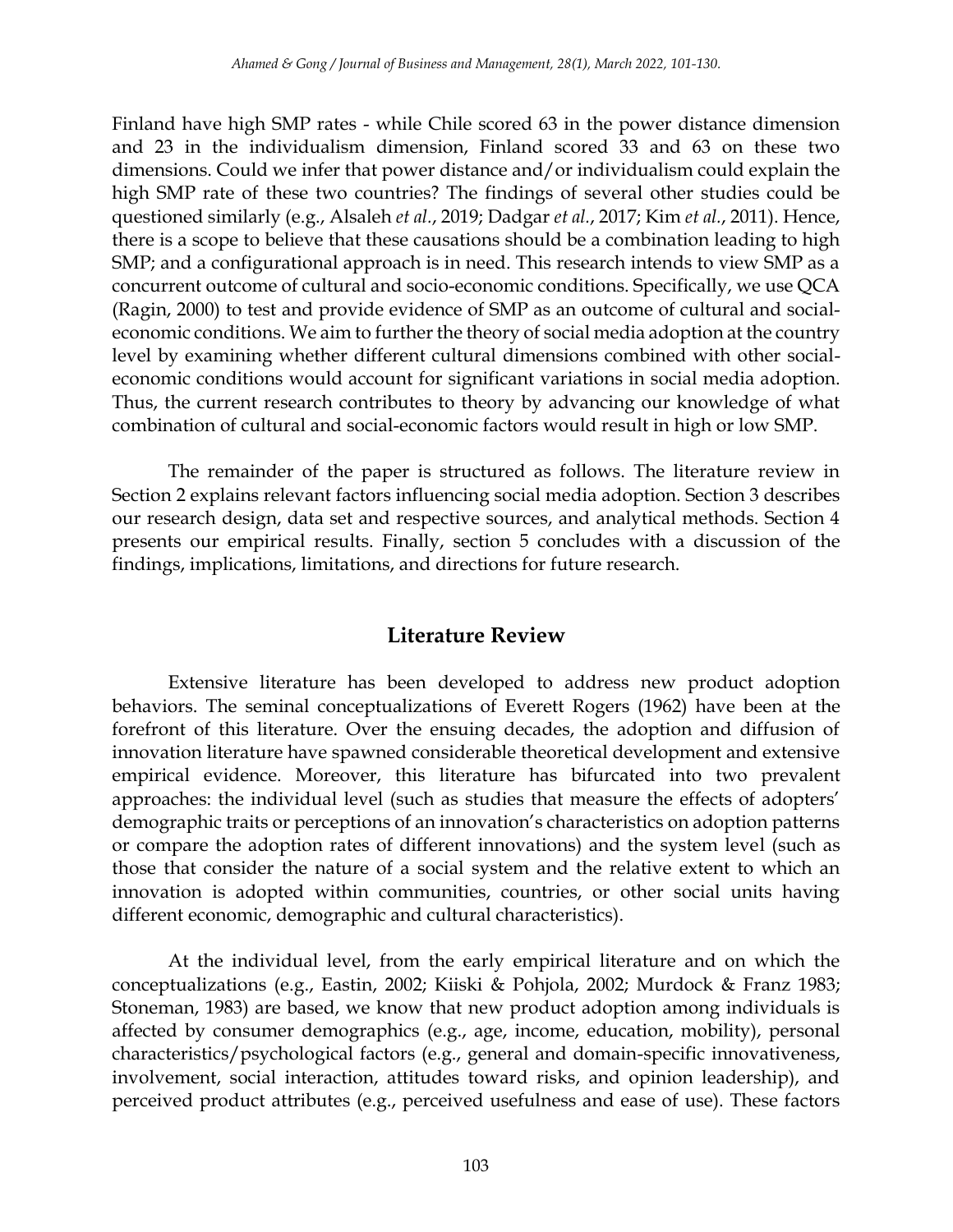are important constructs found in the Technology Acceptance Model (TAM) (e.g., Bagozzi *et al.,* 1992; Davis, 1985, 1989; Venkatesh & Davis, 2000; Alarcón-del-Amo *et al.,* 2014) and human-computer interaction (HCI) literature (e.g., Helander, 1988; Shackel, 2009). While the findings related to demographic traits have not always been consistent, substantial evidence suggests that consumer innovators/early adopters tend to be younger, have higher income levels, and are more educated (Dee Dickerson & Gentry, 1983; Gatignon & Robertson, 1991; Rogers, 2003). For example, in their meta-analysis of the effects of socio-demographic factors, Feng *et al.* (2019) found that individuals who were female, younger, well-educated, well-paid, and urban residents were more likely to use social media.

At higher social levels, diffusion can be viewed as a prolonged social process through which new cultural elements, such as technological innovations, are presented to society. If accepted by its people, these elements are further integrated into a preexisting culture (Dearing, 2009). Country adoption rates and how the populace of different nations engages with social media vary considerably, even within the same global region (Kemp, 2020). There is a nascent body of literature whose findings have linked various aspects of Internet-mediated technology adoption and use implicitly or explicitly to a nation's underlying cultural values and social interaction patterns (e.g., Dinev & Hart, 2006; Sia *et al.*, 2009; Yoon, 2009; Udo & Bacghi, 2011; Hoehle *et al.*, 2015; Huang, 2017; Lin and Ho, 2018). Unlike other commercial technologies, social media is a communication technology that people may use for both personal and commercial purposes. Moreover, personal use may involve social or asocial activities or some combination of both (Zhao, 2006). Thus, cultural factors may play a significant role in influencing consumers' social media behaviors.

## **National Culture**

People's behaviors are both a component and a reflection of the culture they are embedded in (Baligh, 1994). Hofstede (1991, p. 5) defines national culture as "the collective programming of the mind which distinguishes the members of one group or category of people from another." His original framework included four dimensions: individualism (vs. collectivism), femininity (vs. masculinity), power distance, and uncertainty avoidance (Hofstede, 1980, 2001), and has been expanded with two more: long-term (vs. short-term) orientation and indulgence (vs. restraint). Ratings on these dimensions for many countries are provided on his website (Hofstede Insights, 2020).

Hofstede's framework has been employed by numerous studies on social media adoption both at the country (e.g., Desmarchelier & Fang, 2016; Dwyer *et al.*, 2005; Ganesh *et al.*, 1997; Kumar and Krishnan, 2002; La Ferle *et al.*, 2002) and individual levels (e.g., Faqih & Jaradat, 2015; Hoehle *et al.*, 2015; Van Everdingen & Waarts, 2003; Yoon, 2009), and robust relationships have been reported between cultural dimensions and the penetration of high-tech products such as the Internet, cellular phones, and PCs. As such,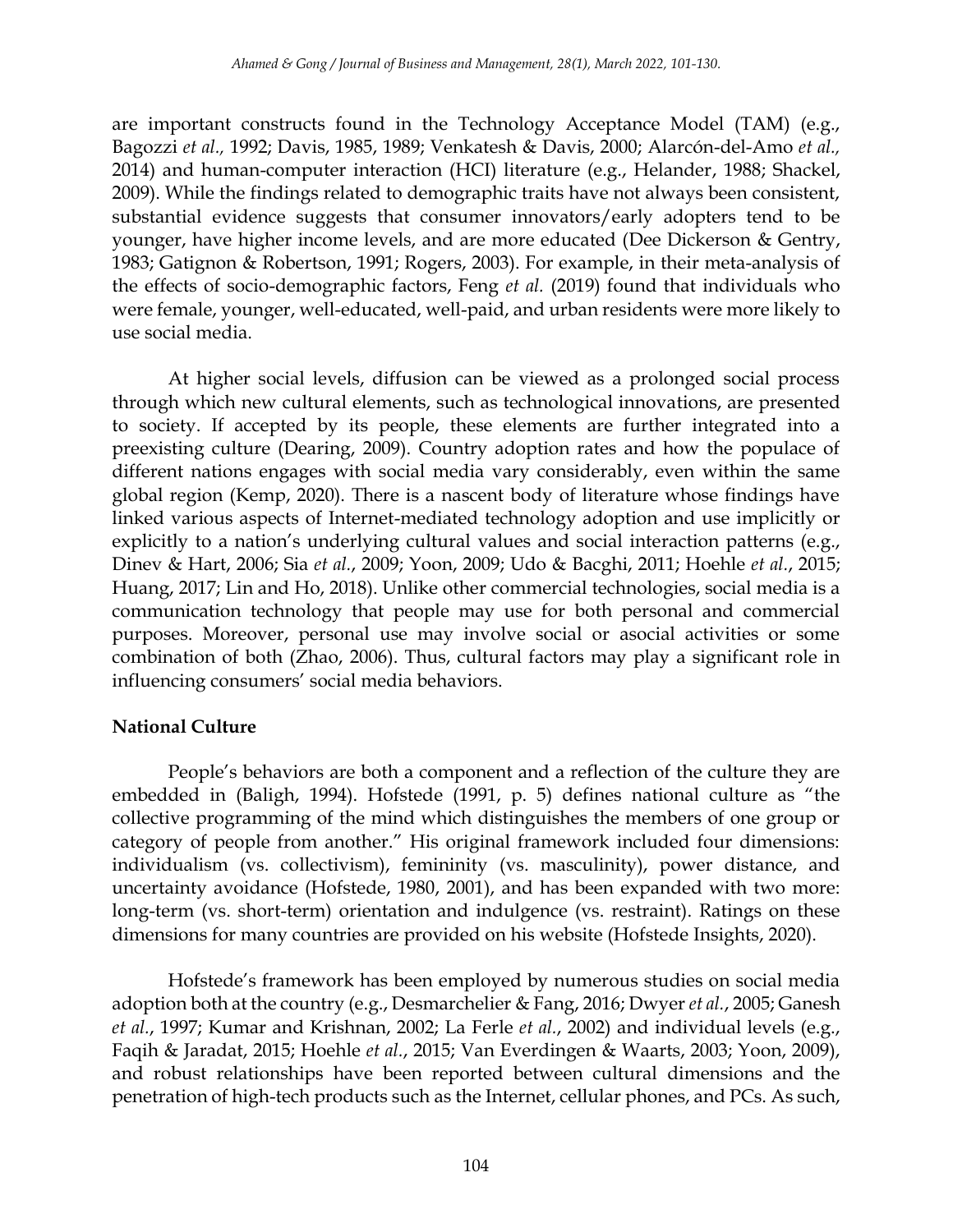it has been an acceptable and frequently used means to capture cultural values for several decades.

Individualism-Collectivism (IDV) This dimension describes the relationship between the group and the individual. It reflects how people view themselves as independent or identify themselves within groups (Triandis & Gelfand, 2012). There is growing evidence suggesting that IDV values serve as indicators of how people form their social networks, use strong/weak ties as behavioral references, and engage in collective actions (Beugelsdijk, 2019; Granovetter, 1973, 1978, 1983; Hu *et al.*, 2014; Triandis, 1995; Triandis *et al.*, 1988). This dimension has further implications for the social media adoption, as revealed in the structures of online social networks (i.e., size and relative presence of strong versus weak ties) and the underlying bridging or bonding role of the structures (Choi *et al.,* 2011; Hu *et al.*, 2014; Rosen *et al.*, 2010).

Because of their prioritization and emphasis on personal needs, social media users from individualist cultures tend to prize autonomy, differentiation, and uniqueness (Aaker & Maheswaran, 1997), and their roles in various social relationships broadly define their identities. In this respect, social networking can be seen as a manifestation of one's identity and a means of self-expression. For instance, Rosen *et al.* (2010) found that people have a proclivity to engage in more attention-seeking behaviors via social media in individualistic cultures. Specifically, social media users from such cultural backgrounds have more extensive networks of friends, and a greater proportion of them have not met face-to-face, as opposed to users who identify with more collectivist cultural backgrounds.

In contrast, members from collectivistic societies are more likely to join and participate in social media activities to enhance their sense of belonging, fulfill group duties, and achieve interpersonal harmony. Gangadharbatla (2008) found that the need for belonging positively affects a person's attitude toward social media and willingness to use them. Kim and Yun (2007) reported that most Koreans use social media to keep close ties with a small number of friends instead of befriending new people.

*Masculinity-Femininity (MAS)* This cultural dimension focuses on how a society stresses achievement or nurture and is closely related to societal expectations of gender roles (Hofstede, 2011). Masculine cultures value achievement and material success more and have more apparent role distinctions between males and females. In contrast, feminine cultures value caring and nurturing behaviors, are concerned with the quality of life, and have more fluid gender roles (Hofstede, 1980, 2001). Individuals from feminine cultures tend to pay more attention to the availability of technologies that are expected to influence the quality of their lives (Tarhini *et al.*, 2017). In addition, the social aspects of social media seem to be more germane in feminine cultures where the nurturing of personal relationships is more appreciated (Hoehle *et al.*, 2015; Magnusson *et al.*, 2014; Ribière *et al.*, 2010; Singh, 2006).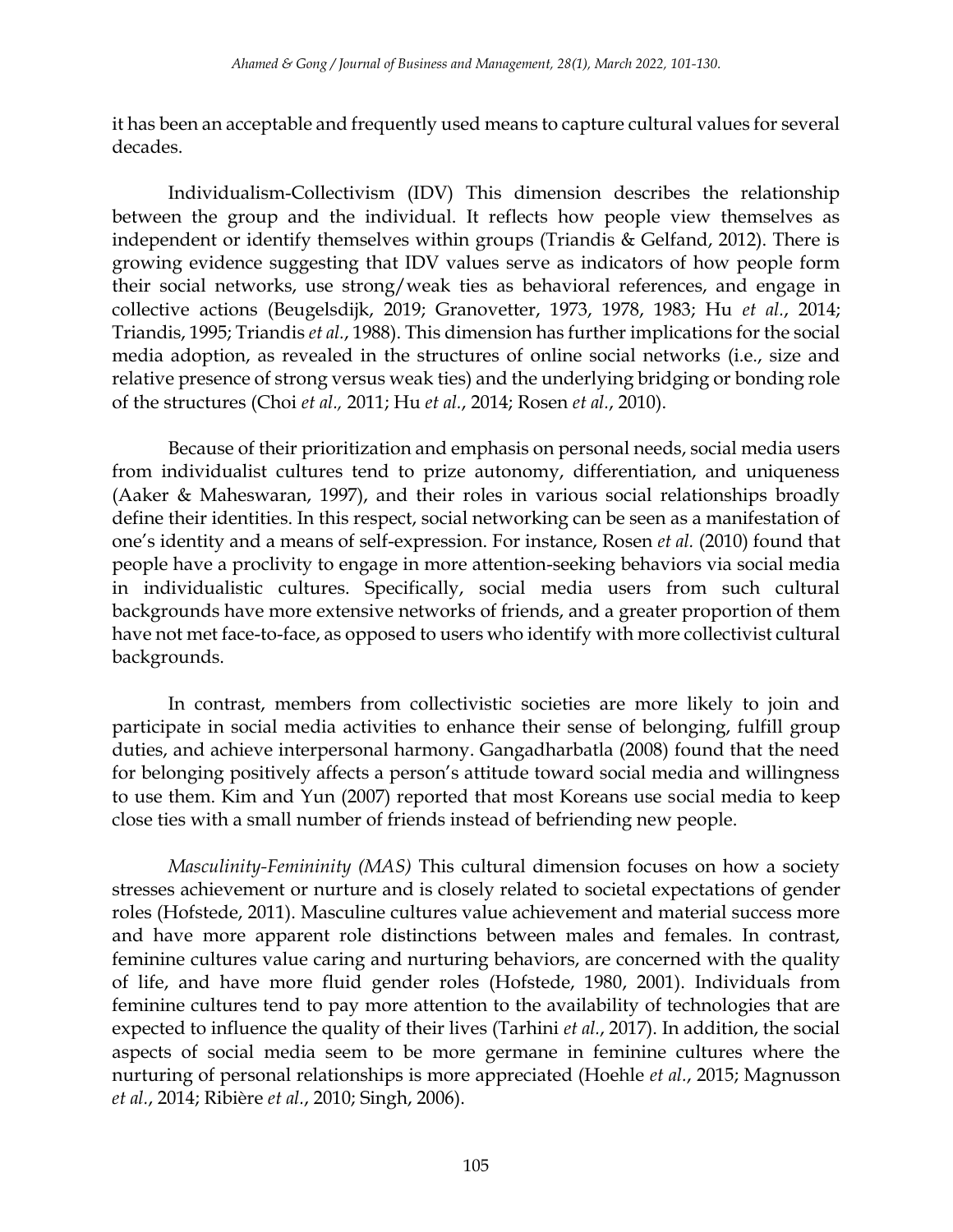*Power Distance Index (PDI)* This cultural dimension is designed to measure the acceptance of power established in relationships within institutions and organizations of a society (Hofstede, 1991) and is related to conservatism and the status quo (Steenkamp, 2001). Countries with high PDI tend to be less innovative because people in such cultures are more likely to adopt a hierarchy where everyone has a place, follow directions, and avoid standing out through original thinking (Herbig and Miller, 1993), prefer to be told what to do, and rely more on opinions from reference groups. These attributes may influence their adoption decision-making (Hofstede, 2011; Daniels & Greguras, 2014; Zhang *et al.*, 2018). In lower PDI cultures characterized by more democratic or consultative relations, individuals have more autonomy and are less worried about status; thus, more innovative behaviors can be expected, and new ideas may be adopted more freely (Hofstede, 2011; Im *et al.*, 2011; Capece *et al.*, 2013; Zhang *et al.*, 2018). A greater degree of empirical evidence indicates a negative relationship between PDI and innovation adoption (La Ferle *et al.*, 2002; Yeniyurt & Townsend, 2003; Van Everdingen & Waarts, 2003). Social media use is considered democratic and creates a sense of leveling the equality of participants (Cook, 2008), therefore more in line with low power distance (Jacobs *et al.*, 2021).

*Uncertainty Avoidance Index (UAI)* This cultural dimension depicts how societies differ on the degree of tolerance of unpredictability. In cross-cultural studies, it has been used to understand why some ideas and business practices work better in some countries. Cultures with high UAI exhibit value stability, established rules, and a formality to life structure. Their citizens are generally more averse to change, tend to avoid the unconventional way of thinking and behaving, and are more likely to be concerned that widespread dissemination of information might lead to intentional or unintentional information distortion (Bettis-Outland, 1999). Therefore, the cultural environment in these societies is less conducive to innovativeness. Research has found a negative impact of uncertainty avoidance on the SMP (Schlagwein & Prasarnphanich, 2011) and other technological innovations (e.g., La Ferle *et al.*, 2002; Lynn & Gelb, 1996; Yeniyurt & Townsend, 2003).

*Long-term Orientation (LTO)* This cultural dimension captures the notion of Confucian dynamism, i.e., how societies view time and whether they focus on present or past, or the future (Ford *et al.*, 2009). People with long-term orientation subscribe to the values of persistence, perseverance, saving, adapting, and a strong work ethic; thus, longterm rewards are expected because of the hard work. Trust and reciprocity are encouraged to build and maintain relationships, reducing future risks and possible opportunistic behaviors (Hallikainen & Laukkanen, 2018; Wang *et al.*, 2015). Short-termoriented societies consider that the present or past is more important than the future. People in these societies are apt to emphasize achieving quick results and be more sensitive to social trends (Hofstede, 2011; Yoon, 2009; Zhang *et al.*, 2018). Shen and Liu (2019) found that concern for future consequences was negatively associated with the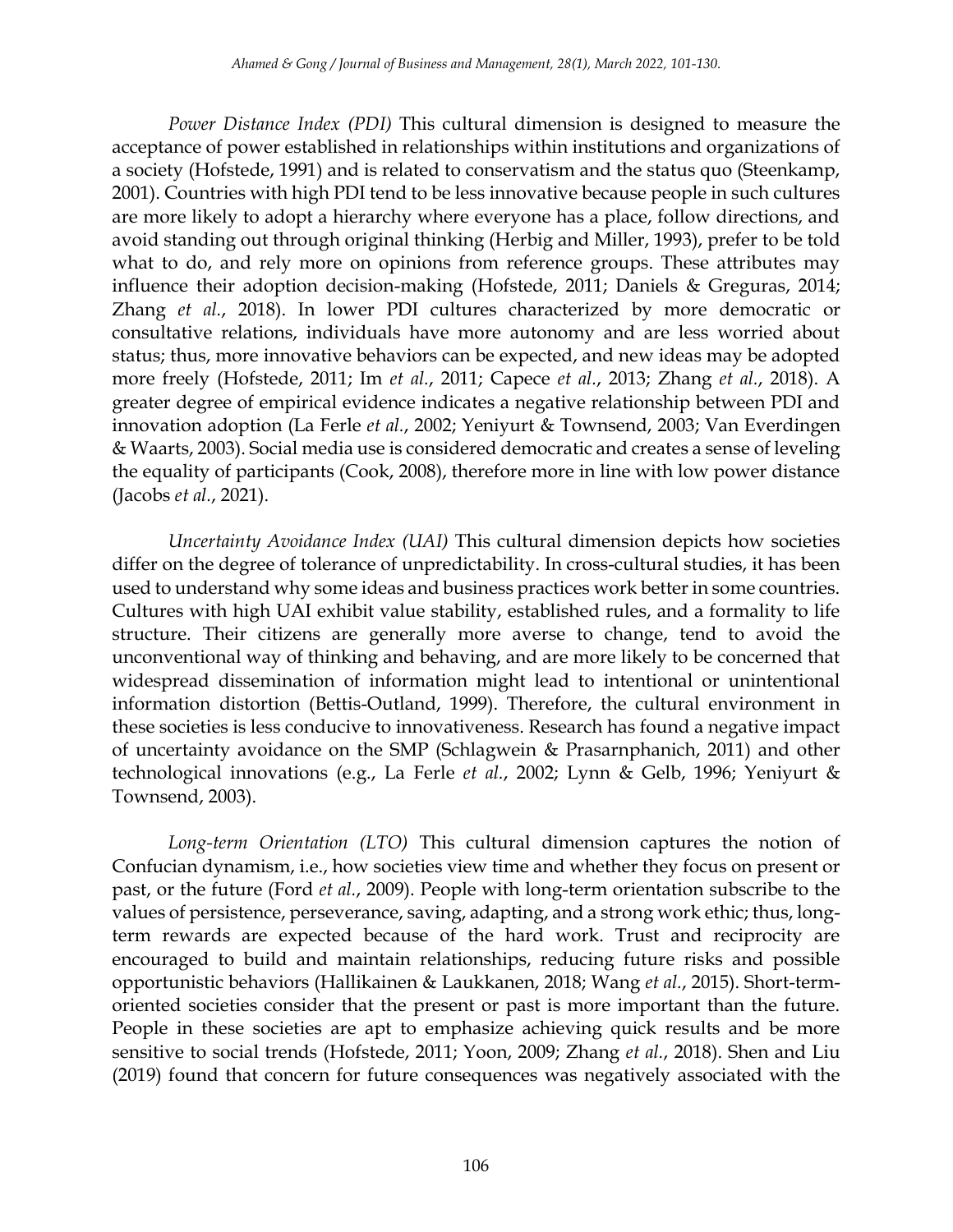motivation of using social media for both entertainment and relaxation and for information to solve problems.

*Indulgence-Restraint (IND)* The last dimension is the culture's tendency regarding the fulfillment of desires. It has, to date, not yet been widely applied to academic research nor for intercultural training. The scores for this dimension are available from fewer countries than the previous dimensions. Countries on the indulgence end allow or encourage relatively free gratification of basic and natural human desires related to enjoying life and having fun. Their populations consider freedom of speech important, perceive themselves to have control over their personal lives, and declare themselves happy. Conversely, populations from countries toward the restraint end tend to suppress gratification of needs, are regulated by strict social norms, are more pessimistic, and carry perceptions of helplessness (Lu *et al.*, 2018; Hofstede Insights, 2020).

## **Social-economic conditions**

*Education (Literacy Rate)* In a literature review, Rogers (1983) reported that 73 percent of past studies support a positive relationship between education and innovativeness. From a causal perspective, education and socio-economic development are mutually related. In other words, each fosters the other, and a compelling body of research links education to economic development and growth (Schweke, 2004). Education facilitates socio-economic development by lubricating workers' movement between sectors, providing necessary skills and attitudes, and encouraging rapid ruralto-urban migration as literate agricultural workers seek better lives in cities. An educated workforce reduces training costs while allowing an accelerated pace of technological change in the workplace. By the same token, more affluent nations have higher levels of literacy, considerable public and private support for education, and extensive arrays of educational institutions. Thus, it is logical to expect that the demand for technological innovations and related skills will be driven, at least in part, by the degree of education in a population (Robison & Crenshaw, 2002). Despite the inherent logic to this rationale, Techatassanasoontorn and Kauffman (2005) note that the effect of education on technology growth is mixed, which may be affected by whether special skills are required to use the innovation. As an intuitive communications platform, social media no longer require more skills than one would need to use a smartphone. Thus, education may not be a determining factor.

*Wealth (GDP per Capita)* According to Rogers (1995), innovation diffusion studies also revealed that early adopters tend to have greater wealth. Individuals with higher income have the financial resources to invest in new technologies even before the advantages of the innovation are recognized by other adopters. In addition, they can better afford the risk associated with early adoption because of their financial strength (Maitland & Bauer, 2001). At the country level, one measure of a nation's wealth is its GDP per capita, which is frequently used in empirical studies. Such a measure is in part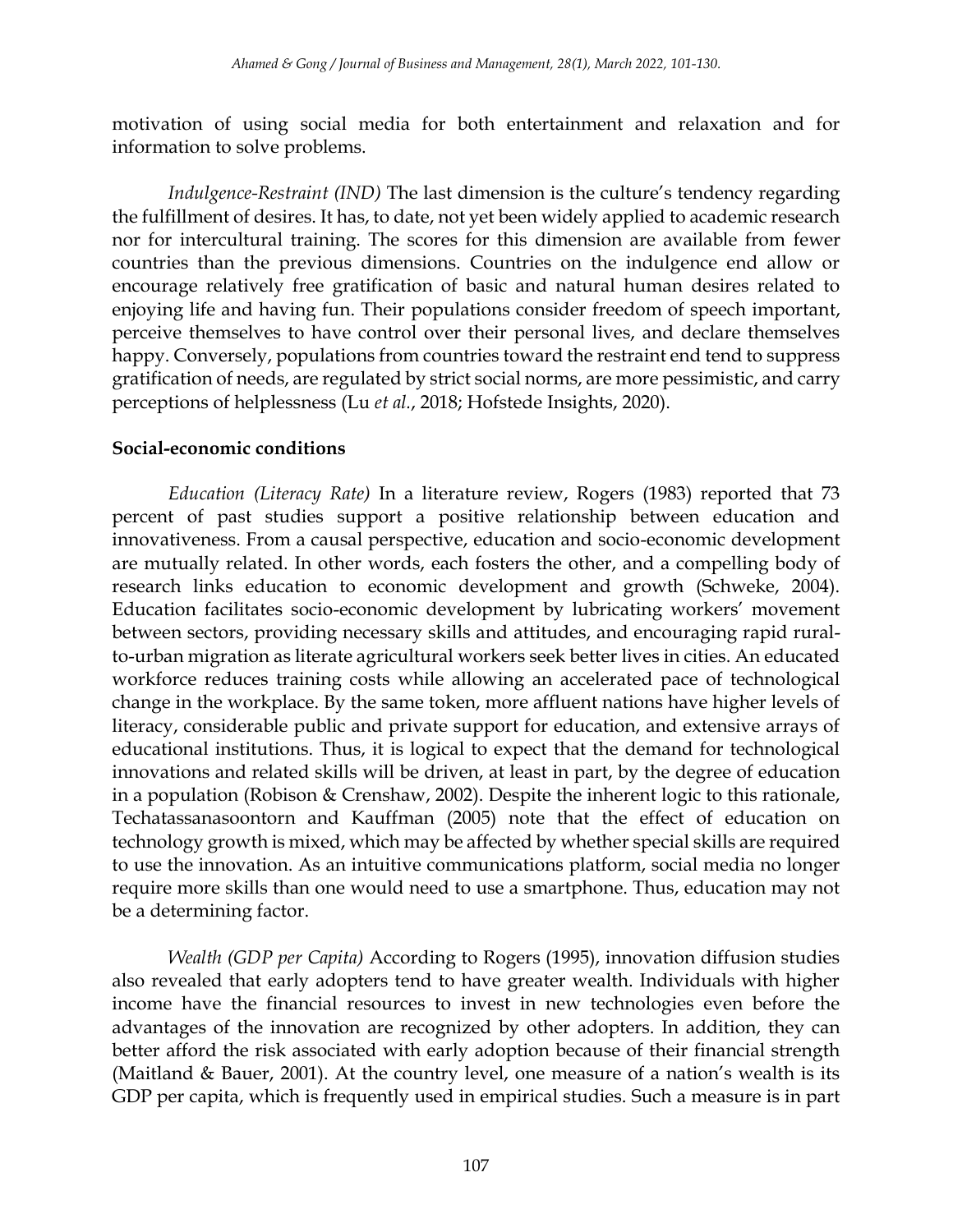an aggregation of individuals' wealth and should predict adoption just as the individuallevel measure (i.e., annual personal or household income) would. According to Beise (2005), countries with high income per capita command a demand advantage for innovation. In addition, Jha and Majumdar (1999) argue that greater GDP per capita signifies the greater affordability of a country's population.

To summarize the literature review in this section, the following configural model is proposed.



Note: PDI = Power distance, IDV= Individualism, MAS = Masculinity, UAI = Uncertainty avoidance, LTO = Long term orientation, IVR = Indulgence, ALR = Adult literacy rate, GDP = GDP per capita in USD

Figure 1: Foundational complex configural model

# **Research Methodology**

Due to the difficulty in collecting country-level data on a global scale, we utilized secondary data from several reputable sources, namely Hofstede's cultural dimension scores (Hofstede Insights, 2020), We Are Social's 'Digital in 2020 Yearbook' (Kemp, 2020) for SMP level, and World Bank Group (2019) and World Population Review (2019) for literacy rates. Data were compiled for 94 countries.

We used the set-theoretic configurational approach fuzzy set Qualitative Comparative Analysis (fsQCA 3.0) (Ragin, 2000, 2009), which is an emerging methodological choice for data analyses in social science, such as marketing and social media related studies (e.g., Capatina *et al.*, 2018; Johansson-Berg and Kask, 2017, Mikalef *et al.*, 2016). QCA is an analysis technique that combines both qualitative and quantitative methodologies to compare cases and establish causal relationships and helps researchers determine which conditions cause an outcome of interest. Despite its applicability for large-scale studies, it is especially pertinent in social science research that requires substantial knowledge from a small number of comparable cases (Roig-Tierno *et al.*, 2017). Another advantage of QCA is its ease and effectiveness in dealing with complex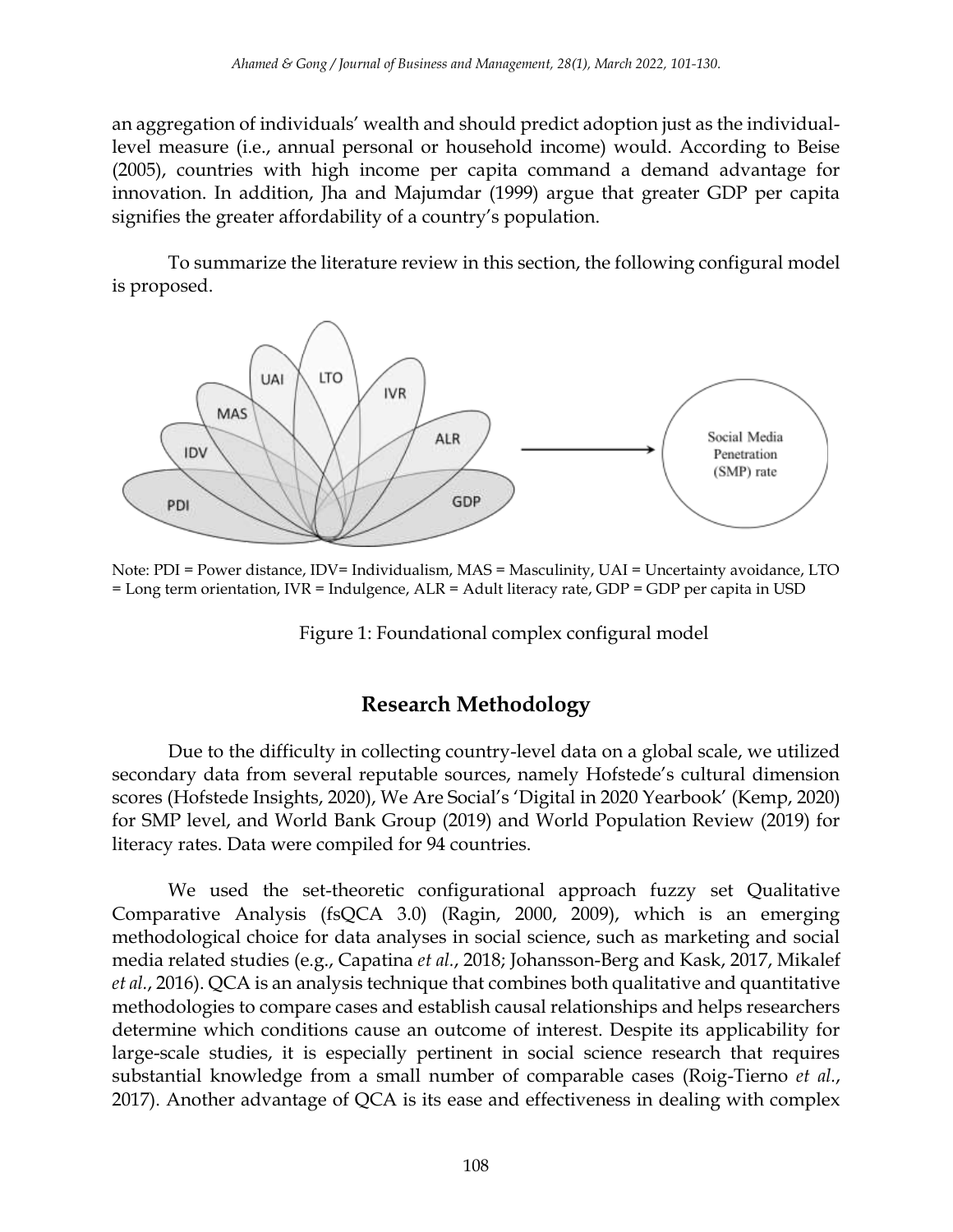configurations and antecedents that are often investigated in the social sciences (e.g., access to the Internet, income level, and other demographic factors). Fainshmidt *et al.* (2020) summarized some major benefits of using QCA, including handling smaller sample sizes, identifying multiple configurations of casual condition (conjunctural causation and equifinality), and asymmetric solutions for a given outcome, and paving the way for additional qualitative exploration. In addition, in a recent study, Lin (2017) utilized multiple regression analysis (MRA) and fsQCA to examine the causal complexity of passengers' intentions to re-ride. The MRA revealed that satisfaction with facilities and service, ride convenience, and service range are all accountable for the strong intentions of passengers to re-ride. Furthermore, fsQCA identified seven complex antecedent paths that account for strong intentions to re-ride, demonstrating that QCA has more explanatory power than MRA.

## **Analysis and Results**

## **Calibration of the causal conditions and the outcome**

We first transformed the raw data into fuzzy sets by assigning degrees of membership in the interval from 0 to 1 through the calibration process (Ragin, 2009). We then followed the calibration process by using the calibration function built in the fsQCA 3.0 software. Finally, to calibrate the data, we specified three qualitative break-points [full non-membership (0), cross-over (0.50), and full membership (1)] as depicted in Table-1.

|           | $\frac{1}{2}$ . Bream points for callentaring rada $\frac{1}{2}$               |
|-----------|--------------------------------------------------------------------------------|
| Type of   | Construction rules                                                             |
| fuzzy     |                                                                                |
| set       |                                                                                |
| 3- values | $1.0$ = Most high-power distant countries that score 100 (ex.                  |
|           | Malaysia)                                                                      |
|           | $0.5$ = Middle power distant countries that score 50 (ex. Italy                |
|           | scores = 50, South Africa=49)                                                  |
|           | $0.0$ = Least power distant countries that score 11 (ex. Austria)              |
|           | 3- values $\vert$ 1.0 = Most individualistic countries that score 91 (ex. USA) |
|           | $0.5$ = Middle individualistic (or collectivist) countries that score          |
|           | 45 (ex. Argentina=46)                                                          |
|           | $0.0$ = Least individualistic countries that score 10 (ex. Bolivia)            |
|           | 3- values $\vert$ 1.0 = Most masculine countries that score 100 (ex. Slovakia) |
|           | $0.5$ = Middle masculine (or feminine) countries that score 50 (ex.            |
|           | Pakistan)                                                                      |
|           | $0.0$ = Least masculine countries that score 5 (ex. Sweden)                    |
| 3- values | $1.0$ = Highest uncertainty avoidance countries that score 100 (ex.            |
|           | Uruguay)                                                                       |
|           |                                                                                |

Table 1: Break-points for calibrating fuzzy sets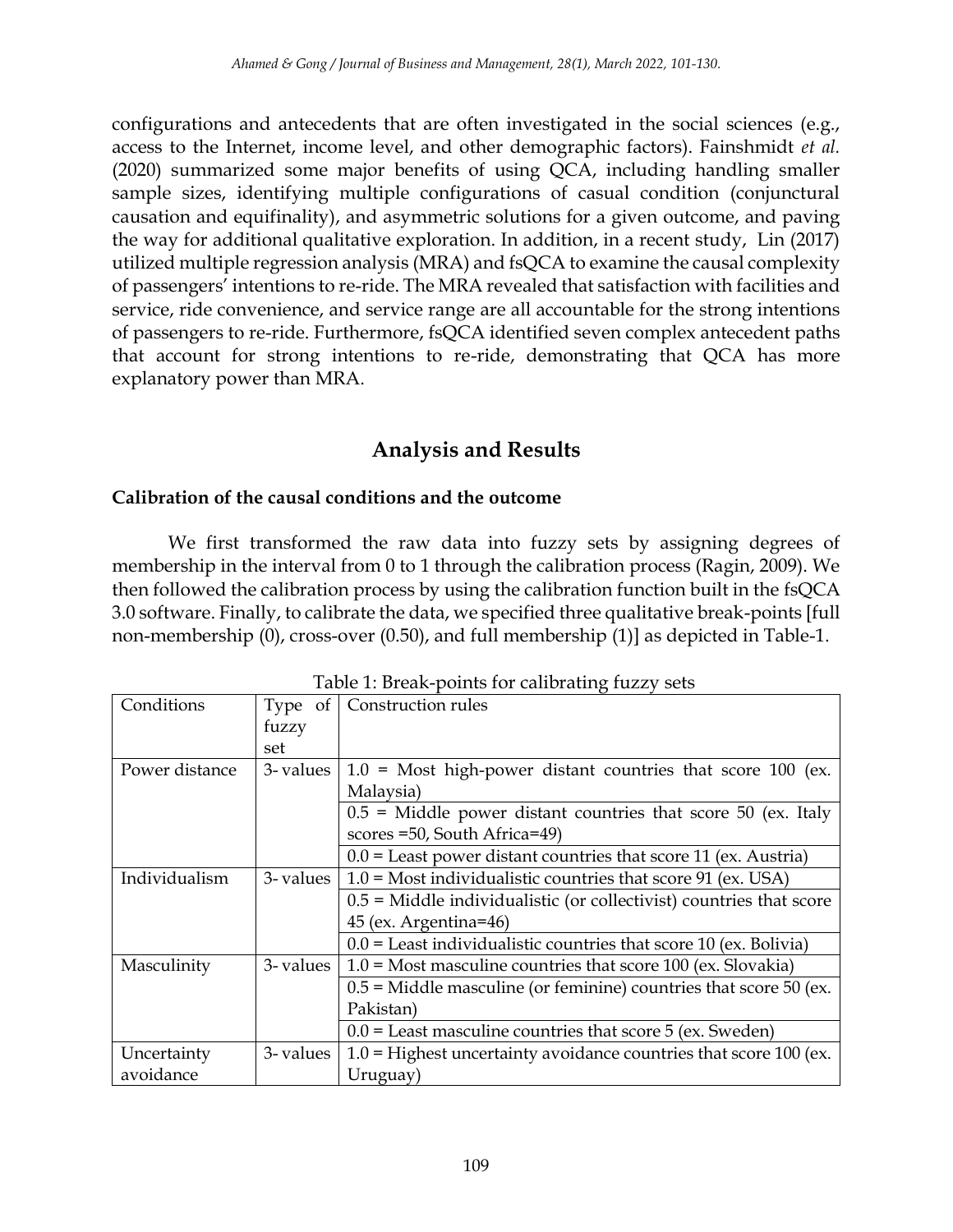|                          |          | $0.5$ = Countries at the middle of the uncertainty avoidance that    |
|--------------------------|----------|----------------------------------------------------------------------|
|                          |          | score 45 (ex. Dominican Republic)                                    |
|                          |          | $0.0$ = Least uncertainty avoidance countries that score 8 (ex.      |
|                          |          | Singapore)                                                           |
| Long<br>term             | 3-values | $1.0$ = The highest in the long-term orientation (most pragmatic     |
| orientation              |          | countries) that score 100 (ex. South Korea)                          |
|                          |          | $0.5$ = Countries at the middle of the long-term orientation that    |
|                          |          | score 47 (ex. Bangladesh)                                            |
|                          |          | $0.0$ = Least long-term oriented (normative culture) countries that  |
|                          |          | score 0 (ex. Puerto Rico)                                            |
| Indulgence               | 3-values | $1.0$ = The highest in the indulgence (most pragmatic countries)     |
|                          |          | that score 100 (ex. Venezuela)                                       |
|                          |          | $0.5$ = Countries at the middle of the indulgence that score 45 (ex. |
|                          |          | Bolivia score 46)                                                    |
|                          |          | $0.0$ = Least the indulgent (Restrained) countries that score 0 (ex. |
|                          |          | Pakistan)                                                            |
| Adult<br>literacy        | 3-values | $1.0$ = Highest adult literacy rate 1.00 (ex. Finland / Estonia)     |
| rate                     |          | $0.5$ = Middle adult literacy rate 0.90 (ex. Since more and more     |
|                          |          | countries are heading towards complete literacy, we choose 0.90      |
|                          |          | as the cross-over for the adult literacy rate. Lebanon, Brazil, and  |
|                          |          | the Dominican Republic are examples of countries.)                   |
|                          |          | 0.0 = Lowest adult literacy rate 0.29 (Burkina Faso)                 |
| GDP per capita           | 3-values | $1.0 = 105,000$ USD (Luxembourg)                                     |
| in USD <sup>1</sup>      |          | $0.5 = 25,000$ USD (ex. Chile - 24600, Turkey -27000)                |
|                          |          | $0.0 = 1,300$ USD (ex. Mozambique)                                   |
| Social<br>Media          | 3-values | $1.0 = 75$ th percentile                                             |
| Penetration <sup>2</sup> |          | $0.5 = 50$ th percentile                                             |
|                          |          | $0.0 = 25$ th percentile                                             |

 $1$  As the definition for middle-income countries is too broad (on the one hand, we have Tanzania USD 3200) GDP/capita; on the other hand, we have Malaysia 29,100 USD GDP/Capita). As such, we set 28,000 USD as the cross-over point.

<sup>2</sup> With the lack of a theoretical justification of defining "high" and "low" social media penetration rates, we followed the previous research (Orlandi *et al.,* 2022).

## **Analysis of the necessary conditions**

Second, we performed the test of necessity to identify whether a causal condition was necessary for an outcome, where the consistency threshold was set at 0.90 (Ragin, 2009). We found that the adult literacy rate was a necessary condition for having a high SMP rate, while low GDP per capita was a necessary condition for medium/low SMP rate, as shown in Table-2.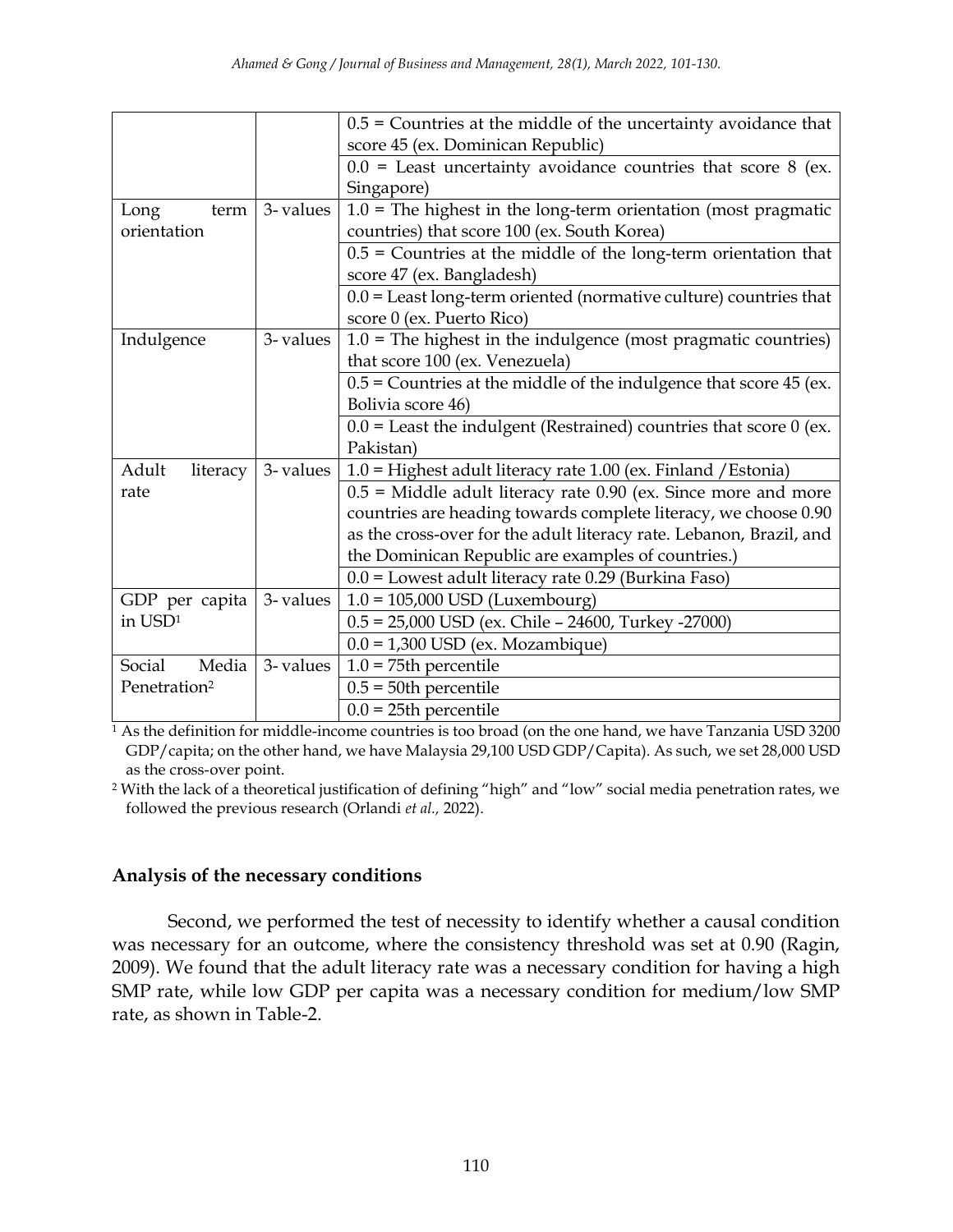| $1000C$ $\geq$ . Then $\sqrt{515}$ Of T vecessed $\sqrt{7}$<br><u>Contantions</u> |             |          |                         |          |  |  |  |  |  |  |
|-----------------------------------------------------------------------------------|-------------|----------|-------------------------|----------|--|--|--|--|--|--|
| Conditions                                                                        | High SMP    |          | Medium/Low SMP $(\sim)$ |          |  |  |  |  |  |  |
|                                                                                   | Consistency | Coverage | Consistency             | Coverage |  |  |  |  |  |  |
| Power distance                                                                    | 0.72        | 0.71     | 0.89                    | 0.47     |  |  |  |  |  |  |
| ~Power distance                                                                   | 0.47        | 0.89     | 0.45                    | 0.46     |  |  |  |  |  |  |
| Individualism                                                                     | 0.52        | 0.87     | 0.49                    | 0.44     |  |  |  |  |  |  |
| ~Individualism                                                                    | 0.67        | 0.71     | 0.86                    | 0.49     |  |  |  |  |  |  |
| Masculinity                                                                       | 0.58        | 0.81     | 0.69                    | 0.51     |  |  |  |  |  |  |
| $~\sim$ Masculinity                                                               | 0.65        | 0.80     | 0.74                    | 0.49     |  |  |  |  |  |  |
| Uncertainty avoidance                                                             | 0.80        | 0.73     | 0.88                    | 0.42     |  |  |  |  |  |  |
| ~Uncertainty avoidance                                                            | 0.37        | 0.85     | 0.44                    | 0.54     |  |  |  |  |  |  |
| Long term orientation                                                             | 0.57        | 0.79     | 0.65                    | 0.48     |  |  |  |  |  |  |
| ~Long term orientation                                                            | 0.62        | 0.77     | 0.72                    | 0.47     |  |  |  |  |  |  |
| Indulgence                                                                        | 0.63        | 0.86     | 0.60                    | 0.43     |  |  |  |  |  |  |
| $\nu$ Indulgence                                                                  | 0.58        | 0.73     | 0.80                    | 0.53     |  |  |  |  |  |  |
| Adult literacy rate                                                               | 0.91        | 0.78     | 0.73                    | 0.33     |  |  |  |  |  |  |
| ~Adult literacy rate                                                              | 0.23        | 0.61     | 0.52                    | 0.74     |  |  |  |  |  |  |
| GDP per capita                                                                    | 0.61        | 0.95     | 0.49                    | 0.41     |  |  |  |  |  |  |
| ~GDP per capita                                                                   | 0.62        | 0.70     | 0.94                    | 0.56     |  |  |  |  |  |  |

Table 2: Analysis of Necessary Conditions

#### **Analysis of sufficient conditions**

The third step was to reconstruct the fuzzy-set data matrix as a truth table (Ragin, 2009). The truth table looks for the sufficient configurations for a given outcome by listing all logically possible 2k combinations of causal conditions, where k is the number of causal conditions (Paykani *et al.*, 2018; Ragin, 2009) (please see appendix-3 for the truth tables). As such, our eight causal conditions would lead to 256 combinations of casual conditions. The following procedure minimized the initial truth table to only relevant combinations to the outcome. For minimization, we chose the frequency threshold at three and the Consistency cutoff at 0.90 (Ragin, 2009). Then, we selected the standard analysis to derive the three different sets of solutions: complex, intermediate, and parsimonious solutions (Ragin, 2008) (see appendix 1 and 2 for the complex and parsimonious solutions). Among the three sets of solutions, the intermediate solution is considered the optimal solution as it offers a balance between the parsimonious and complex solutions (Ragin, 2008, 2009). Table 3 provides the configurations for high SMP derived from the intermediate solution. Coverage refers to how much the outcome is covered or explained by a particular configuration/solution, while consistency denotes the degree to which the membership in the configuration/solution is a subset of the outcome (Ragin, 2009). The solutions coverage is 0.46, while the solution consistency is 0.94 for the high SMP.

Besides the presence and absence of a causal condition, we also signify the core and complementary conditions using larger and smaller circles. Core conditions are part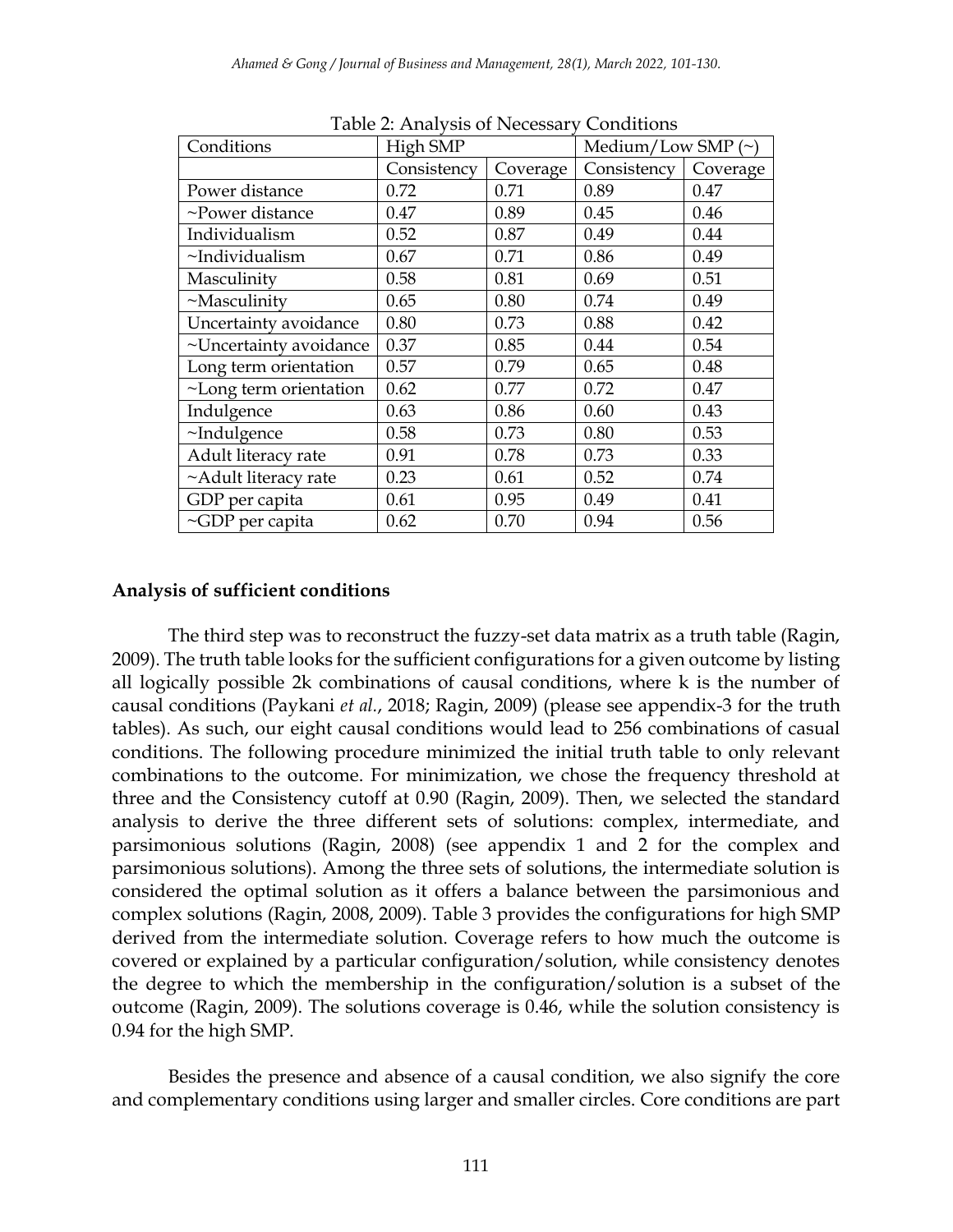of both parsimonious and intermediate solutions, while complimentary conditions are only part of the intermediate solutions.

Table 3: Intermediate Solution (Social Media Penetration) Model: *SMP = f (pdi, idv, mas, uai, lto, ivr, alr, and GDP)*

Algorithm: Quine-McCluskey, Frequency cutoff: 3, Consistency cutoff: 0.92598, Solution coverage: 0.464981, Solution consistency: 0.946175

| SI#            | PDI     | <b>IDV</b> | <b>MAS</b> | UAI       | <b>LTO</b> | <b>IVR</b> | <b>ALR</b> | <b>GDP</b> | Coverage |        | Consistency | examples<br>of            |
|----------------|---------|------------|------------|-----------|------------|------------|------------|------------|----------|--------|-------------|---------------------------|
|                |         |            |            |           |            |            |            |            |          |        |             | countries                 |
|                |         |            |            |           |            |            |            |            | Raw      | Unique |             |                           |
| $\mathbf{1}$   | $\circ$ |            |            | $\bullet$ | $\circ$    | $\bullet$  | $\bullet$  | $\bullet$  | 0.26     | 0.05   | 0.97        | Finland (0.64,0.77),      |
|                |         |            |            |           |            |            |            |            |          |        |             | Australia                 |
|                |         |            |            |           |            |            |            |            |          |        |             | $(0.58, 0.93)$ , Iceland  |
|                |         |            |            |           |            |            |            |            |          |        |             | (0.57,0.98), Norway       |
|                |         |            |            |           |            |            |            |            |          |        |             | $(0.57, 0.92)$ , New      |
|                |         |            |            |           |            |            |            |            |          |        |             | Zealand (0.55,0.95),      |
|                |         |            |            |           |            |            |            |            |          |        |             | Canada (0.54,0.88)        |
| $\overline{2}$ |         | $\circ$    | $\circ$    | $\bullet$ | $\circ$    |            | $\bullet$  | $\circ$    | 0.31     | 0.12   | 0.93        | Paraguay                  |
|                |         |            |            |           |            |            |            |            |          |        |             | $(0.65, 0.67)$ ,          |
|                |         |            |            |           |            |            |            |            |          |        |             | Uruguay                   |
|                |         |            |            |           |            |            |            |            |          |        |             | (0.58,0.97), Bolivia      |
|                |         |            |            |           |            |            |            |            |          |        |             | $(0.51, 0.86)$ ,<br>Chile |
|                |         |            |            |           |            |            |            |            |          |        |             | $(0.51, 0.97)$ ,<br>Peru  |
|                |         |            |            |           |            |            |            |            |          |        |             | (0.51, 0.94)              |
| 3              | $\circ$ | $\bullet$  |            |           |            | $\circ$    |            | $\bullet$  | 0.23     | 0.02   | 0.97        | Lithuania                 |
|                |         |            | $\circ$    |           |            |            |            |            |          |        |             | (0.57,0.87), Estonia      |
|                |         |            |            |           |            |            |            |            |          |        |             | $(0.56, 0.7)$ ,<br>Latvia |
|                |         |            |            |           |            |            |            |            |          |        |             | (0.53, 0.59)              |
| 4              |         | $\bullet$  |            | $\bullet$ |            | $\circ$    |            | $\bullet$  | 0.24     | 0.03   | 0.97        | Czechia (0.60,0.59),      |
|                |         |            |            |           |            |            |            |            |          |        |             | Slovakia                  |
|                |         |            |            |           |            |            |            |            |          |        |             |                           |
|                |         |            |            |           |            |            |            |            |          |        |             | $(0.58, 0.53)$ ,<br>Japan |
|                |         |            |            |           |            |            |            |            |          |        |             | (0.52, 0.86)              |

Note: PDI = Power distance, IDV= Individualism, MAS = Masculinity, UAI=Uncertainty avoidance, LTO = Long-term orientation, IVR = Indulgence, ALR = Adult literacy rate, GDP = GDP per capita in USD.

 $\bullet$  = Core causal condition present;  $\circ$  = Core causal condition absent

● = Complementary causal condition present; ○= Complementary causal condition absent

# **Conclusions**

This research analyzes eight factors (Power distance, Individualism, Masculinity, Uncertainty avoidance, Long-term orientation, Indulgence, Adult literacy rate, and GDP per capita) that might contribute to the high SMP rate. FsQCA (Ragin, 2008) is used to determine the necessary conditions that may cause a high SMP rate and combinations of sufficient conditions for high SMP. Previous research exerts that QCA is a data analysis technique that aims to facilitate a dialogue between ideas and evidence (Charles, 2008; Kort *et al.*, 2016). To do so, QCA explores two sets of conditions of a given outcome – necessary conditions and sufficient conditions.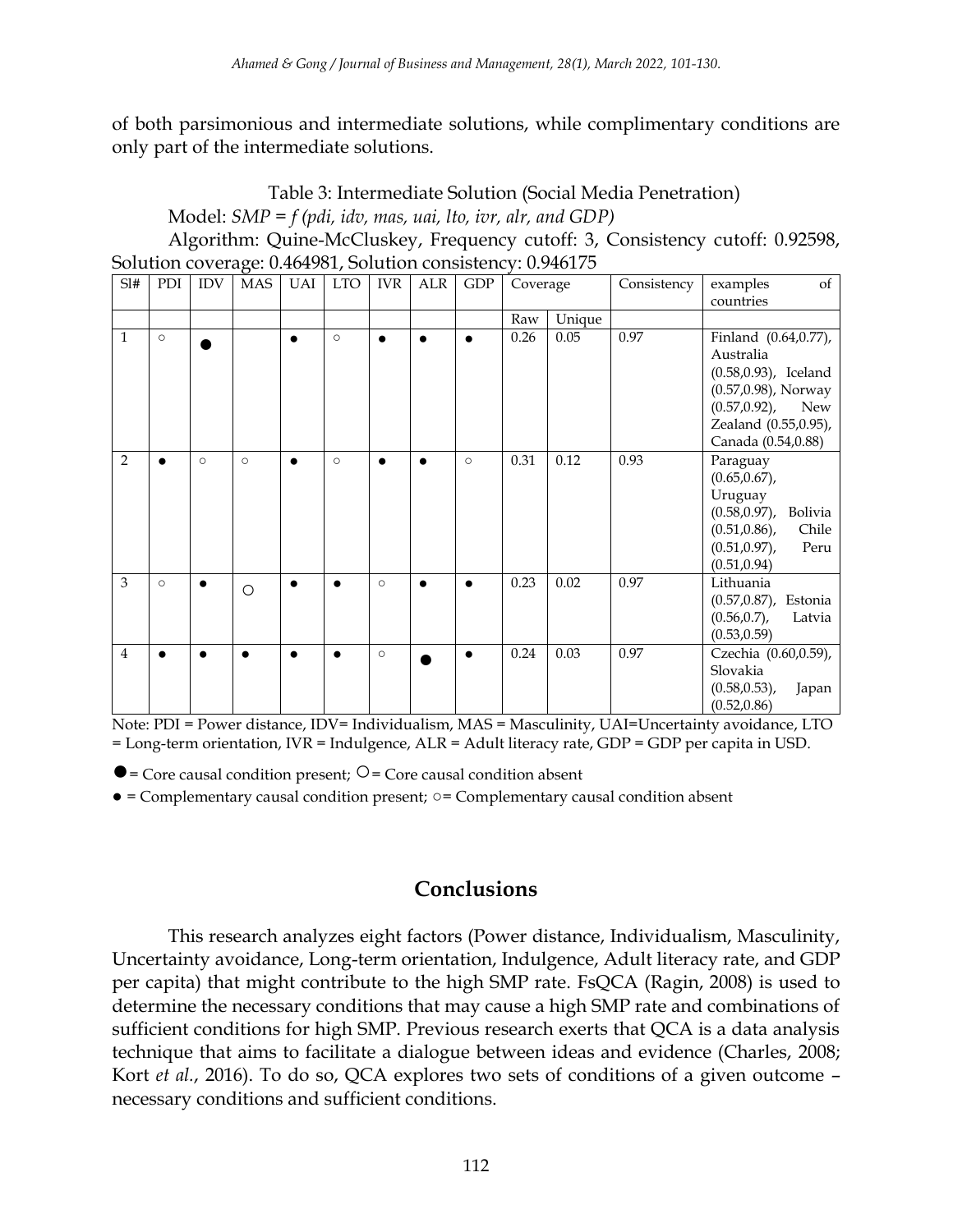The necessary conditions must be present for an outcome to occur (Beynon *et al.*, 2018). The finding that the adult literacy rate is a necessary condition for high SMP reemphasizes the connection between education and innovation. (Rogers, 2010). For instance, as of January 2021, SMP rates for India, Ghana, Kenya, and Nigeria are 32.3%, 26.1%, 20.2%, and 15.8%, respectively; while the adult literacy rates of those countries are 69.3%, 79%, 81.53%, and 62.02% respectively. Therefore, based on our research findings, Ghana and Kenya have the potential to witness a high SMP rate in the coming days (since they have a higher adult literacy rate). The relationship between adult literacy and social media is not static; instead, it is reciprocal. Rogers (2003) noted that the innovationdecision process is an information-seeking and information-processing activity, where an individual is motivated to reduce uncertainty about the advantages and disadvantages of an innovation. In this process, an individual learns about the existence of the innovation, seeks information about the innovation, and develops either a negative or positive attitude toward the innovation. The literacy level will undoubtedly impact or even determine an individual's ability to learn and process the new information and shape one's attitude toward innovation. Feldman (2015) argued that social media could foster adult learners' knowledge construction. As such, a high adult literacy rate may increase the SMP rate, which could further promote adult skills development and training to ensure economic prosperity and poverty elimination. As the adult literacy rate is a necessary condition for achieving a high SMP rate, this study urges further investment in adult education in developing countries that could have a ripple effect on their socio-economic development. Pew research center (Poushter *et al.*, 2018) found that Internet use is more common in wealthier countries while India and sub-Saharan African countries are lagging behind. The finding that a low GDP is a necessary condition for having a low/medium SMP aligns with previous research. If we consider these two necessary conditions together, it can be inferred that causation of high/low SMP is more complex than it is usually thought to be as it is highly linked with socio-demographic factors, such as the literacy rate and the GDP per capita.

Further, we identified a sufficient combination of national cultural and socialdemographic conditions for achieving a high SMP rate through intermediate solutions, consistent with theoretical and empirical knowledge. Four sets of casual conditions (configurations) for having a high SMP rate are identified, and the causal combinations explain approximately 46% of the outcome.

The first configuration *(~PDI\*IDV\*UAI\*~LTO\*IVR\*ALR\*GDP)* found high individualism (IDV) being a core causal condition. In contrast, the absence of power distance (PDI), presence of uncertainty avoidance (UAI), absence of long-term orientation (LTO), high indulgence (IVR), high adult literacy (ALR), and high GDP per capita are the complementary causal conditions for high SMP. The regions included in this configuration are countries in Oceania, Scandinavia, and North America. In these countries, the medium/low UAI indicates high trust in people and institutions (Goodrich & De Mooij, 2014), while high indulgence signifies positive emotions and enjoyment from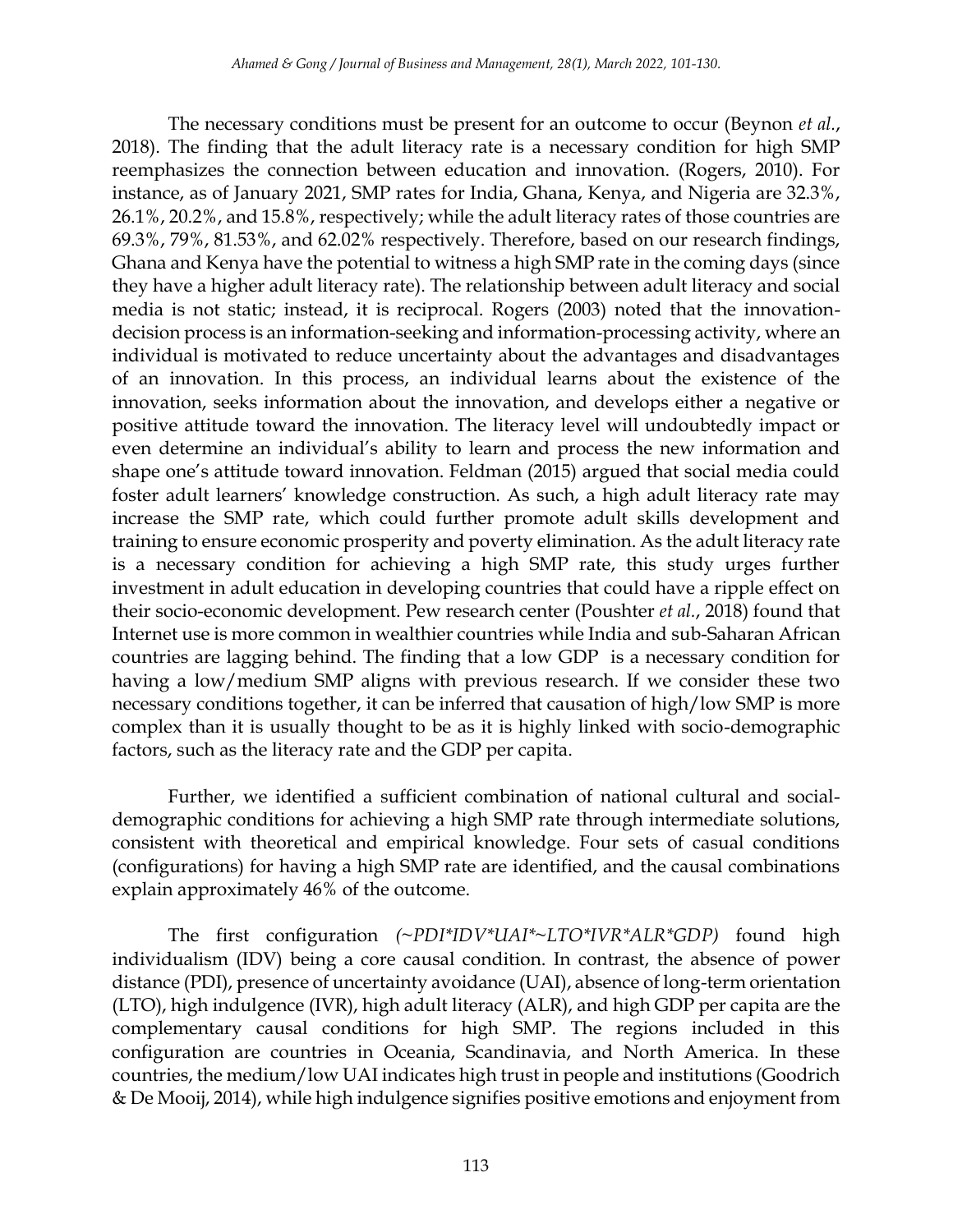freedom of speech (Hofstede, 2011). Hence these two conditions coupled with high adult literacy and favorable economic conditions foster a higher SMP rate. This combination is interesting, as the effect of uncertainty avoidance on social media usage is mixed in the literature. Some argue (Campisi *et al.*, 2015; Dadgar *et al.*, 2017) about the positive effect of high UAI on social media usage based on users' behaviors of information seeking and posting on social media, while others (Gong *et al.*, 2014) suggest more social media usage resulted from the high trust nature of countries with low UAI. Cultural dimensions, such as UAI, should not be considered as a standalone factor for SMP; instead, other factors should also be taken into account.

The second configuration *(PDI\*~IDV\*~MAS\*UAI\*~LTO\*IVR\*ALR\*~GDP)* did not find any core causal condition. However, high power distance (PDI), low individualism (IDV), low masculinity (MAS), high uncertainty avoidance (UAI), low long-term orientation (LTO), high indulgence (IVR), in combination with high adult literacy (ALR) and low comparative GDP can also lead to a high SMP rate. The Latin American countries typify this configuration. Social network usage has been on the rise, with 82% of the population in the region accessing social networks since 2020. Goodrich and De Mooij (2014) mentioned that Hispanic students use social media to maintain contact with friends and family. The region's high power distance and low individualism manifest this trait. Nonetheless, the region's high SMP rates should be understood as a combination of conditions prescribed in this research.

The third configuration *(~PDI\*IDV\*~MAS\*UAI\*LTO\*~IVR\*ALR\*GDP)* reflects the Baltic region countries. Low masculinity turns out to be a core causal condition, while low power distance (PDI), high individualism (IDV), moderate uncertainty avoidance (UAI), high long-term orientation (LTO), low indulgence (IVR) combing with high adult literacy (ALR) and high GDP per capita can also lead to high SMP. Previous research (Dadgar *et al.*, 2017) found that high power distance and uncertainty avoidance infer high social media usage. However, even in the Baltic countries with low power distance (Lithonia, Estonia, and Latvia), high SMP is still attainable with the other dimensions indicated above.

The fourth configuration *(PDI\*IDV\*MAS\*UAI\*LTO\*~IVR\*ALR\*GDP)* exemplifies western Slavic countries and Japan. It identifies high adult literacy (ALR) as the core condition for high SMP, while high power distance (PDI), moderate individualism (IDV), high masculinity (MAS), high uncertainty avoidance (UAI), high long-term orientation (LTO), low indulgence (IVR), together with high adult literacy (ALR), and high GDP per capita can also lead to high SMP. Interestingly, most of the conditions within this mixed configuration show moderate to high indexes (e.g., power distance, individualism (note: Japan is not as a collectivist culture as its Asian neighbors), and uncertainty avoidance). Dadgar *et al.* (2017) found that these three dimensions would result in high SMP. This configuration advances their findings by suggesting a combined effect from other cultural dimensions and social-economic factors.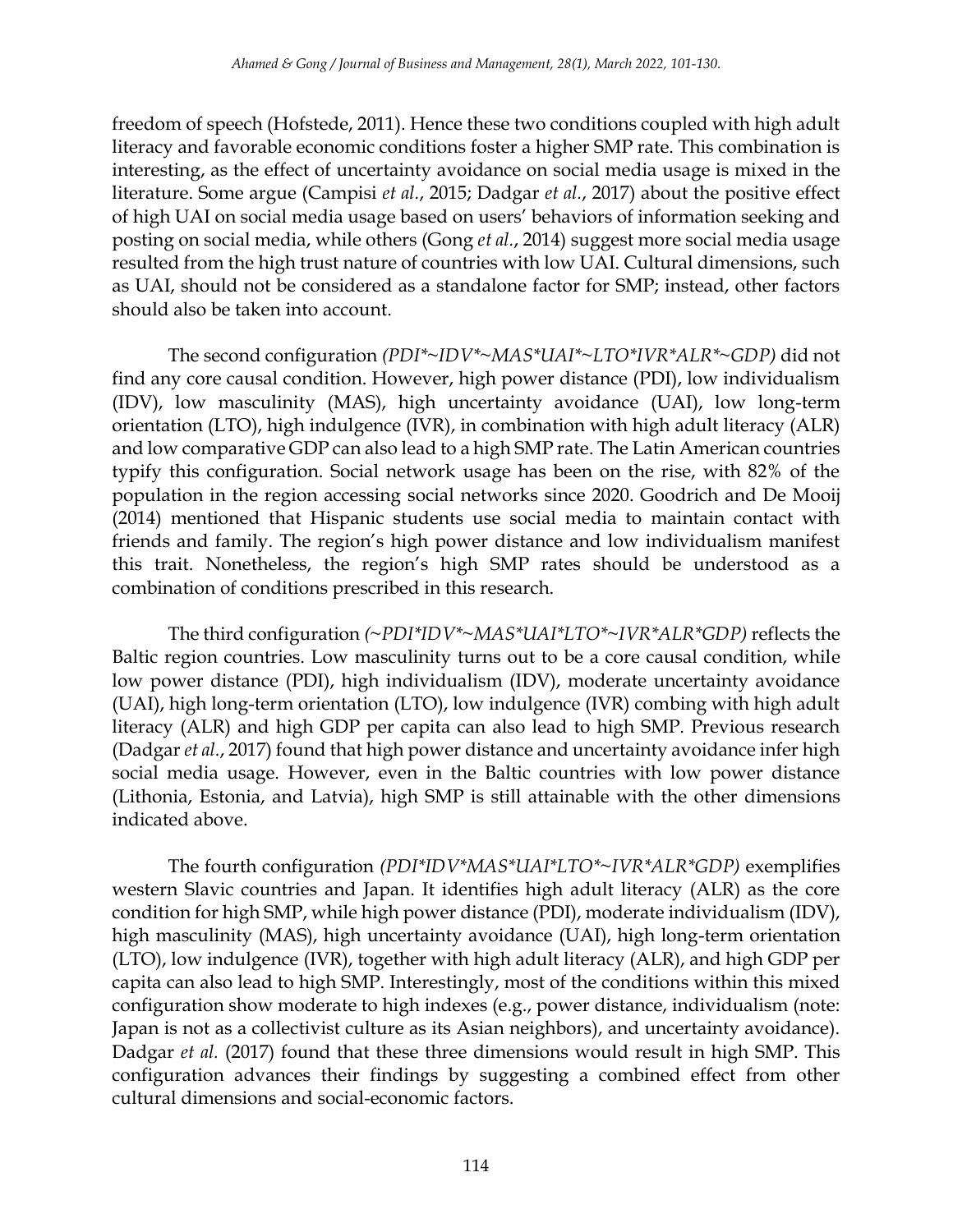Our study reveals different configurations of conditions for high SMP in different world regions. Previous studies (Dadgar *et al.*, 2017; Stump & Gong, 2020) have regarded individual cultural dimensions as the significant cause(s) for social media penetration/adoption across all regions. Results of this study allow us to look at social media adoption/penetration from a more holistic view, i.e., as a result of a combination of the causal conditions. As discussed above, fsQCA identifies four complex antecedent paths that account for high SMP, allowing for a more comprehensive explanation of our outcome of interest.

## **Discussions**

This study provides managerial implications for digital marketers and social media technology designers and suppliers. For the former, understanding the relationship between the adoption of social media and cultural orientations can be conducive to generating more effective social media marketing strategies. With the increasing connectedness in this digital age, global marketers should be more mindful and respectful of the expectations of their customers around the world and adjust their decision-making processes accordingly. Social media can be an effective tool to help global marketers learn about other cultures, overcome adjustment challenges, and establish and maintain relationships. All these accomplishments can accelerate the integration into the host culture during their adaptation (Sawyer & Chen, 2012). For the latter, this study provides greater insights on what combination of cultural and socialeconomic conditions may facilitate or inhibit the adoption of social media platforms. For example, digital marketers, when formulating their social media strategies targeting high UAI cultures, should provide simplified layouts and clear presentation of relevant information (such as prices, quality standards, straightforward visual content) to create a sense of confidence and comfort and reduce ambiguity for the users who prefer to make informed decisions based on all available data.

In contrast, digital marketers and web designers should indulge creativity when targeting societies with low UAI as users in these cultures would be more likely to explore fresh and trendy layouts, appreciate the fun and engaging user experiences, and enjoy more novel challenges (Klement, 2018a). When marketing to people in high PDI cultures, an orderly web layout, endorsements from celebrities and authority figures (regarded as more trustworthy and dependable), official certificates and approvals, or even national symbols and iconography would garner stronger responses from users. Meanwhile, customer reviews, testimonials, and user-generated content would work better in low-PDI countries where transparency is particularly important (Klement, 2018b). Our findings can also help social media managers in their global targeting initiatives. Customized social media programs can be designed to target a specific cluster of countries according to usage patterns, technological capability, and social norms. For instance, if a social media company wishes to increase its penetration in countries like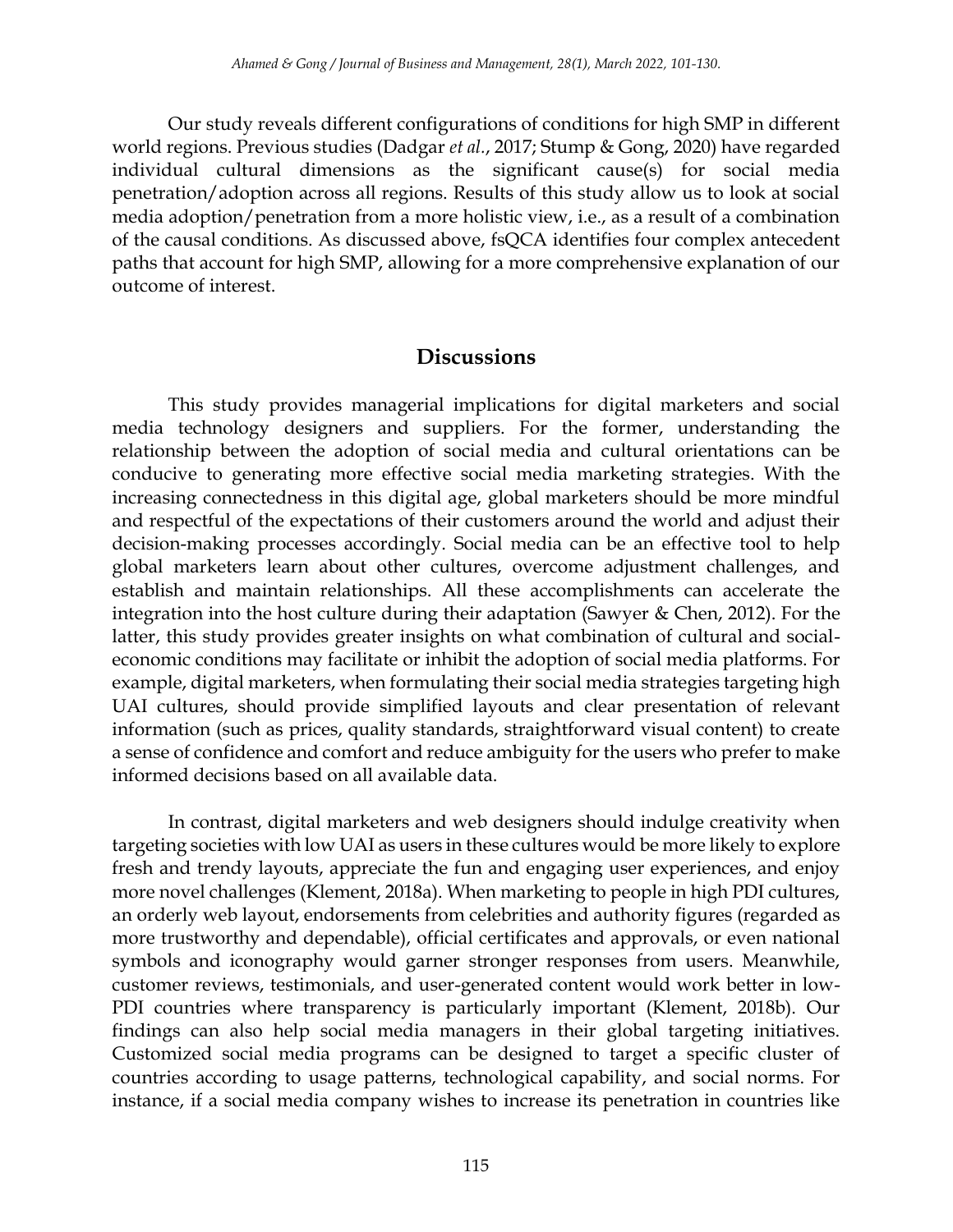Brazil or El Salvador, it must consider the adult literacy rate. According to the third configuration of this research, all sufficient conditions are present in these two countries except high adult literacy rates.

More and more reports attest to social media's economic and social impact. For example, as reported by the National Bureau of Economic Research in a series of papers regarding the economic effects of social networks, social interactions enabled by the networking platforms such as Facebook can shape not only individual beliefs and behaviors (e.g., product adoption decisions such as cell phone purchase, investment in the housing market) but also many aspects of social and economic activities, including migration, international trade and social mobility (Stroebel & Kuchlur, 2021). For example, Bailey *et al.* (2020) find that social connectedness between two regions in Europe speaking the same language is about 4.5 times higher than two regions without a common language. Furthermore, a 10% increase in social connectedness between two regions is associated with a 12% to 17% travel increase between the regions by train. In Asia, particularly China, the effects of social networks on the national economy are perhaps much more prominent. WeChat, as the largest social media platform in China (Long, 2017), had a penetration rate (calculated by using active social media users as a proxy for WeChat users) of 65% in 2017 and 72% in 2019 (We Are Social, 2018, 2020). According to CAICT (2017, 2020), in 2019, WeChat-driven information consumption reached RMB 323.8 billion (compared to RMB 209.7 billion in 2017), representing 6% (compared to 4.7% in 2017) of China's total information consumption.

Moreover, it drove RMB 596.6 billion (compared to RMB 333.9 billion in 2017) in traditional consumption, covering travel, food, shopping, hotel, tourism, etc., by integrating the Internet, artificial intelligence, and big data technologies with the real economy. In addition, it contributed to the employment of 29.63 million (compared to 20.3 million in 2017) people. However, despite the rapid-growing influence on our societies, social media remains a relatively untapped source of information to catalyze policy action and social change (Yeung, 2018). Our study offers insight for social policy making by identifying multiple paths to enhance social media's penetration. In addition, decision-makers increasingly realize the potential and long-term benefits resulting from the continued use of social media analytics.

## **Limitations & Future Research**

Several limitations of the study should be mentioned. First, using secondary country-level data from different sources may be criticized for being inconsistent and unreliable (Yeniyurt & Townsend, 2003). Second, the aggregated country-level data at a single point may not fully capture the variations in behaviors of individuals or ethnic subgroups within a country (Srite & Karahanna, 2006; Khastar *et al.*, 2011). Third, we only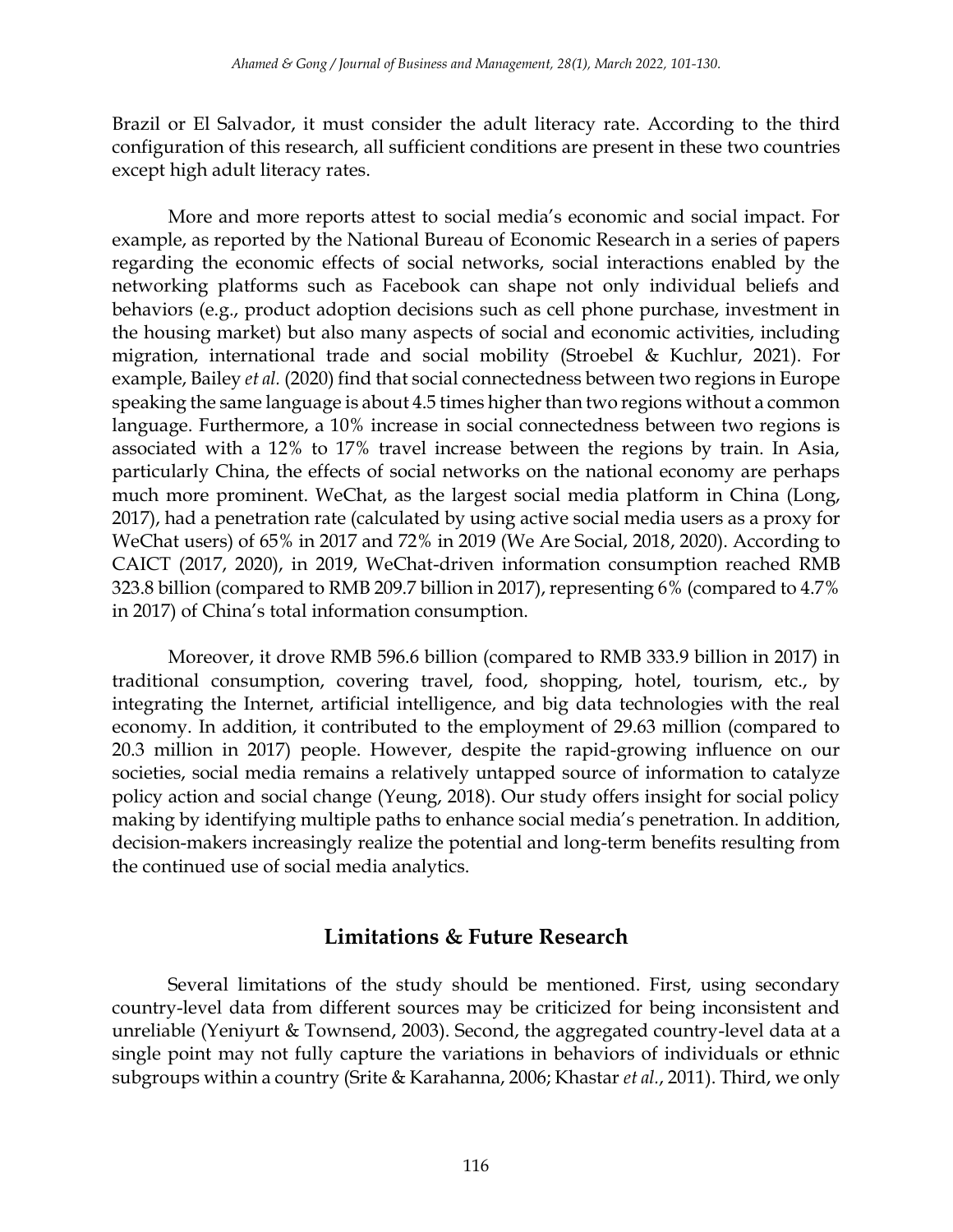included two social-economic conditions in this study. Hence, the results should be read with caution and interpreted in light of the limitations outlined here.

Future research could incorporate more socio-economic conditions, and more results regarding SMP may come to light. Future research could also explore the effects of the Internet, mobile and broadband penetration, changes in consumers' online behaviors, and the evolving competitive landscape in social media to enhance the predictive power of the proposed model. In addition, a larger sample with diverse nations and regions and a broader range of income and education levels would be desirable. Knowledge in this regard will help marketers understand the different effects resulting from combinations of these factors and form their expectations on customer satisfaction and retention. Finally, insights about the potential of social media in converting users into customers based on empathy and appreciation for social-cultural differences should help marketers design more effective viral and WOM marketing strategies that would allow for the most meaningful connection with customers.

# **References**

- Aaker, J. L., & Maheswaran, D. (1997). The effect of cultural orientation on persuasion. *Journal of Consumer Research*, 24(3), 315-328.
- Alarcón-del-Amo, M.-d.-C., Lorenzo-Romero, C., & Del Chiappa, G. (2014). Adoption of social networking sites by Italian. *Information Systems and E-Business Management*, 12(2), 165-187.
- Alsaleh, D.A., Elliott, M.T., Fu, F.Q. & Thakur, R. (2019). Cross-cultural differences in the adoption of social media. *Journal of Research in Interactive Marketing*, 13(1), 119-140. https://doi.org/10.1108/JRIM-10-2017-0092
- Bagozzi, R. P., Davis, F. D., & Warshaw, P. R. (1992). Development and test of a theory of technological learning and usage. *Human Relations*, 45(7), 659-686.
- Bailey, M., Johnston, D., Kuchler, T. Russel, D., State, B., and Stroebel, J. (2020). The determinants of social connectedness in Europe. *Social Informatics*, *12th International Conference on Social Informatics* (pp. 1–14), Pisa, Italy, October 6–9. Retrieved from https://link.springer.com/chapter/10.1007/978-3-030-60975-7\_1 (accessed on February 17, 2022).
- Baligh, H. H. (1994). Components of culture: Nature, interconnections, and relevance to the decisions on the organization structure. *Management Science*, 40(1), 14-27.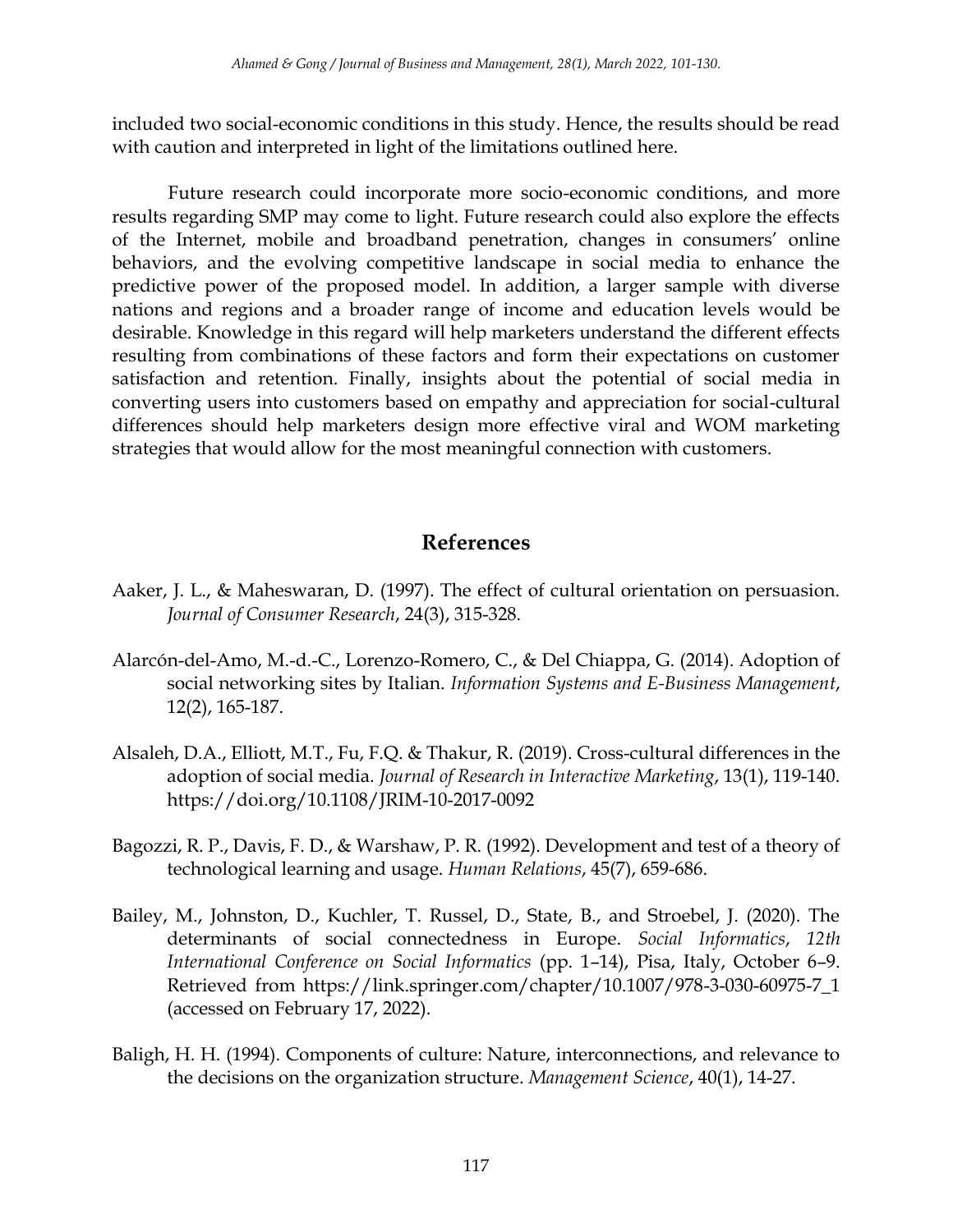- Beise, M. (2005). Lead markets, innovation differentials and growth. *International Economics and Economic Policy*, 1(4), 305-328.
- Bettis-Outland, H. (1999). The impact of information distortion within the context of implementing and sustaining a market orientation. *Journal of Strategic Marketing*, 7(4), 251-263.
- CAICT (China Academy of Information and Communication Technology) (2017). Build an innovative community of shared ecosystem and foster new drivers of economic - WeChat economic & social impact report 2017. Retrieved from http://www.caict.ac.cn/kxyj/qwfb/ztbg/201805/P020180529380481819634.pdf (accessed on February 17, 2022).
- CAICT (China Academy of Information and Communication Technology) (2020). WeChat economic and social impact report. Retrieved from http://www.caict.ac.cn/kxyj/qwfb/ztbg/202005/P020200514604388340272.pdf (accessed on February 17, 2022).
- Capatina, A., Micu, A., Micu, A. E., Bouzaabia, R., & Bouzaabia, O. (2018). Country-based comparison of accommodation brands in social media: An fsQCA approach. *Journal of Business Research*, 89, 235-242.
- Capece, G., Calabrese, A., Di Pillo, F., Costa, R., & Crisciotti, V. (2013). The impact of national culture on e‐commerce acceptance: The Italian case. *Knowledge and Process Management*, 20(2), 102-112.
- Chadha, R. (2017). Can Facebook ever take down messaging App KakaoTalk in South Korea? Retrieved from https://www.emarketer.com/Article/Facebook-Ever-Take-Down-Messaging-App-KakaoTalk-South-Korea/1015930 (accessed on September 17, 2021).
- Choi, S. M., Kim, Y., Sung, Y., & Sohn, D. (2011). Bridging or bonding? A cross-cultural study of social relationships in social networking sites. *Information, Communication & Society*, 14(1), 107-129.
- Cook, N. (2008). *Enterprise 2.0: How Social Software will Change The Future of Work*. Ashgate Gower Publishing Limited.
- Dadgar, M., Vithayathil, J., & Osiri, J. K. (2017). Social media usage and cultural dimensions: An empirical investigation. *Proceedings of the 50th Hawaii International Conference on System Sciences*, Hawaii, USA.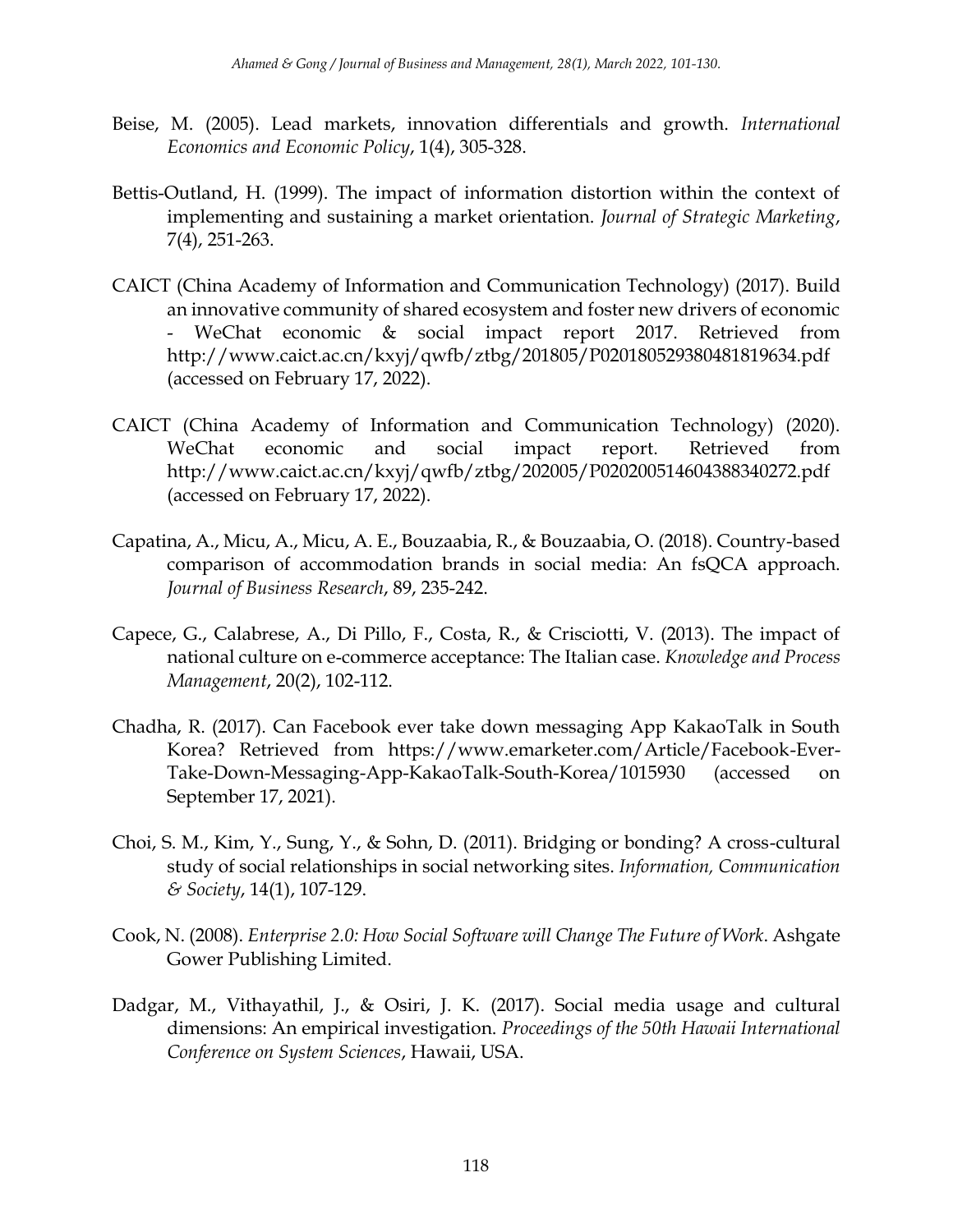- Daniels, M. A., & Greguras, G. J. (2014). Exploring the nature of power distance: Implications for micro-and macro-level theories, processes, and outcomes. *Journal of Management*, 40(5), 1202-1229.
- Davis, F. D. (1985). A technology acceptance model for empirically testing new end-user information systems: Theory and results (Doctoral dissertation, Massachusetts Institute of Technology).
- Davis, F. D. (1989). Perceived usefulness, perceived ease of use, and user acceptance of information technology. *MIS Quarterly*, 319-340.
- Dearing, J. W. (2009). Applying diffusion of innovation theory to intervention development. *Research on Social Work Practice*, 19(5), 503-518.
- Dee Dickerson, M., & Gentry, J. W. (1983). Characteristics of adopters and non-adopters of home computers. *Journal of Consumer Research*, 10(2), 225-235.
- Desmarchelier, B., & Fang, E. S. (2016). National culture and innovation diffusion. Exploratory insights from agent-based modeling. *Technological Forecasting and Social Change*, 105, 121-128.
- Dick, L. (2017). The WeChat phenomenon: Social media with Chinese characteristics. Retrieved from http://thediplomat.com/2017/06/the-wechat-phenomenonsocial-media-with-chinese-characteristics/ (accessed on June 19, 2020)
- Dinev, T., & Hart, P. (2006). An extended privacy calculus model for e-commerce transactions. *Information Systems Research*, 17(1), 61-80.
- Dwyer, S., Mesak, H., & Hsu, M. (2005). An exploratory examination of the influence of national culture on cross-national product diffusion. *Journal of International Marketing*, 13(2), 1-27.
- Eastin, M. S. (2002). Diffusion of e-commerce: An analysis of the adoption of four ecommerce activities. *Telematics and Informatics*, 19(3), 251-267.
- E-commerce Nation, (2019). Still don't know Vkontakte, the Russian Facebook with 70 million active users? Retrieved from https://www.ecommerce-nation.com/stilldont-know-vkontakte-the-russian-facebook-with-70-million-active-users/ (accessed on September 17, 2021).
- Faqih, K. M., & Jaradat, M.-I. R. M. (2015). Assessing the moderating effect of gender differences and individualism-collectivism at individual-level on the adoption of mobile commerce technology: TAM3 perspective. *Journal of Retailing and Consumer Services*, 22, 37-52.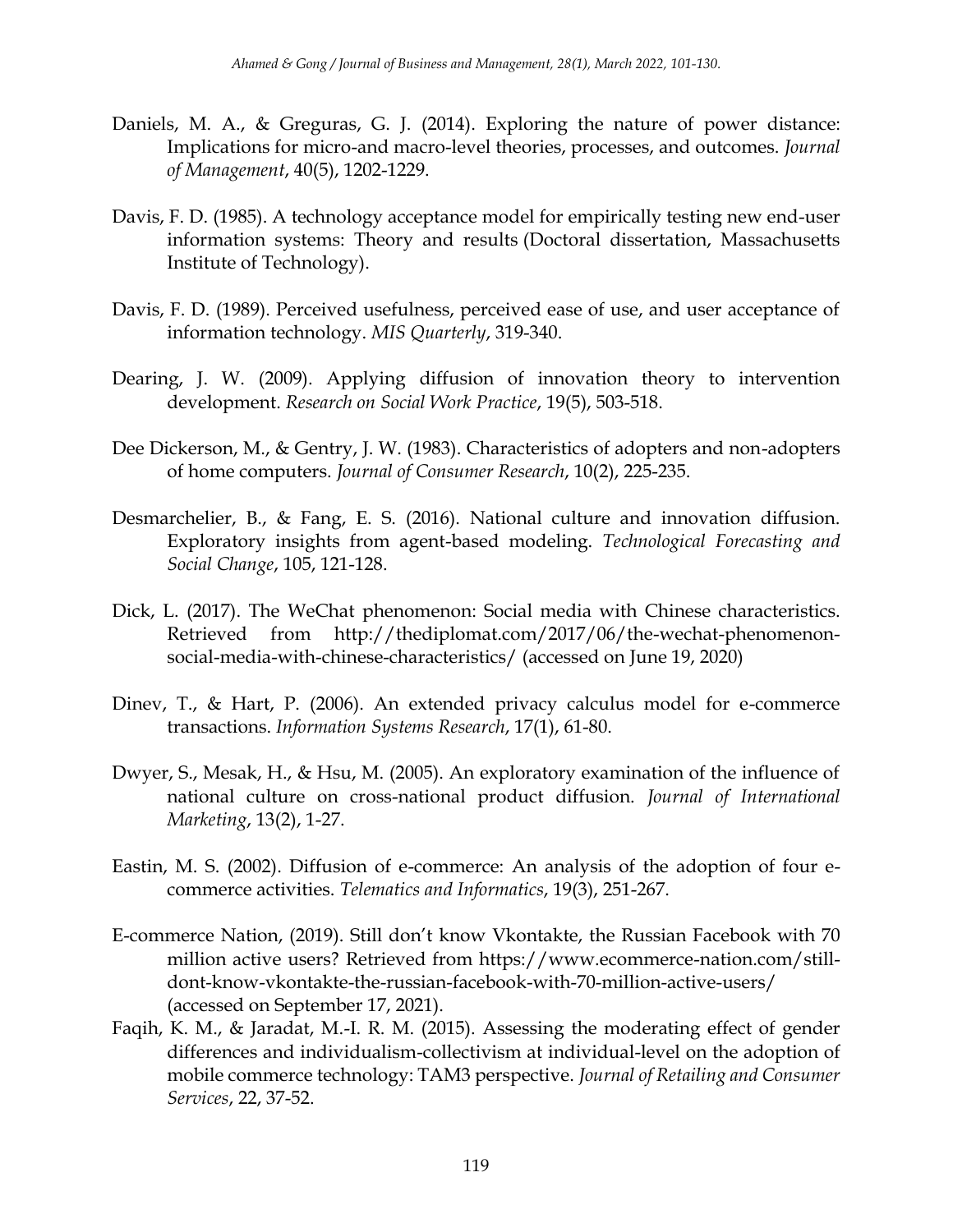- Feng, G. C., Zhang, Y., & Lin, Z. (2019). A meta-analysis of the effects of sociodemographic factors on social media adoption. *International Journal of Communication*, 13, 30.
- Ford, D. P., Connelly, C.E. & Meister, D.B. (2009). Hofstede's dimensions of national culture in IS research. In YK. Dwivedi, B. Lai, M. Williams, S.L. Schneberger & M. Wade (Eds.), *Handbook of Research on Contemporary Theoretical Models in Information Systems* (pp. 455-481). IGI Global.
- Ganesh, J., Kumar, V., & Subramaniam, V. (1997). Learning effect in multinational diffusion of consumer durables: An exploratory investigation. *Journal of the Academy of Marketing Science*, 25(3), 214-228.
- Gangadharbatla, H. (2008). Facebook me: Collective self-esteem, need to belong, and internet self-efficacy as predictors of the iGeneration's attitudes toward social networking sites. *Journal of Interactive Advertising*, 8(2), 5-15.
- Gatignon, H., & Robertson, T.S. 1991. Innovative decision processes. In Robertson, T.S. & Kassarjian, H.H. (Eds). *Handbook of Consumer Behavior*. Englewood Cliffs, NJ: Prentice-Hall.
- Gong, W., Stump, R. L., & Li, Z. G. (2014). Global use and access of social networking web sites: a national culture perspective. *Journal of Research in Interactive Marketing*, 8(1), 37-55. https://doi.org/10.1108/JRIM-09-2013-0064
- Goodrich, K., & De Mooij, M. (2014). How social are social media? A cross-cultural comparison of online and offline purchase decision influences. *Journal of Marketing Communications*, 20(1-2), 103-116.
- Granovetter, M. (1983). The strength of weak ties: A network theory revisited. *Sociological Theory*, 1, 201-233.
- Granovetter, M. S. (1973). The strength of weak ties. *American Journal of Sociology*, 78(6), 1360-1380.
- Granovetter, M. S. (1978). Threshold models of collective behavior. *American Journal of Sociology*, 83(6), 1420-1443.
- Gupta, M., Uz, I., Esmaeilzadeh, P., Noboa, F., Mahrous, A. A., Kim, E., Miranda, G., Tennant, V. M., Chung, S., & Azam, A. (2018). Do cultural norms affect social network behavior inappropriateness? A global study. *Journal of Business Research*, 85, 10-22.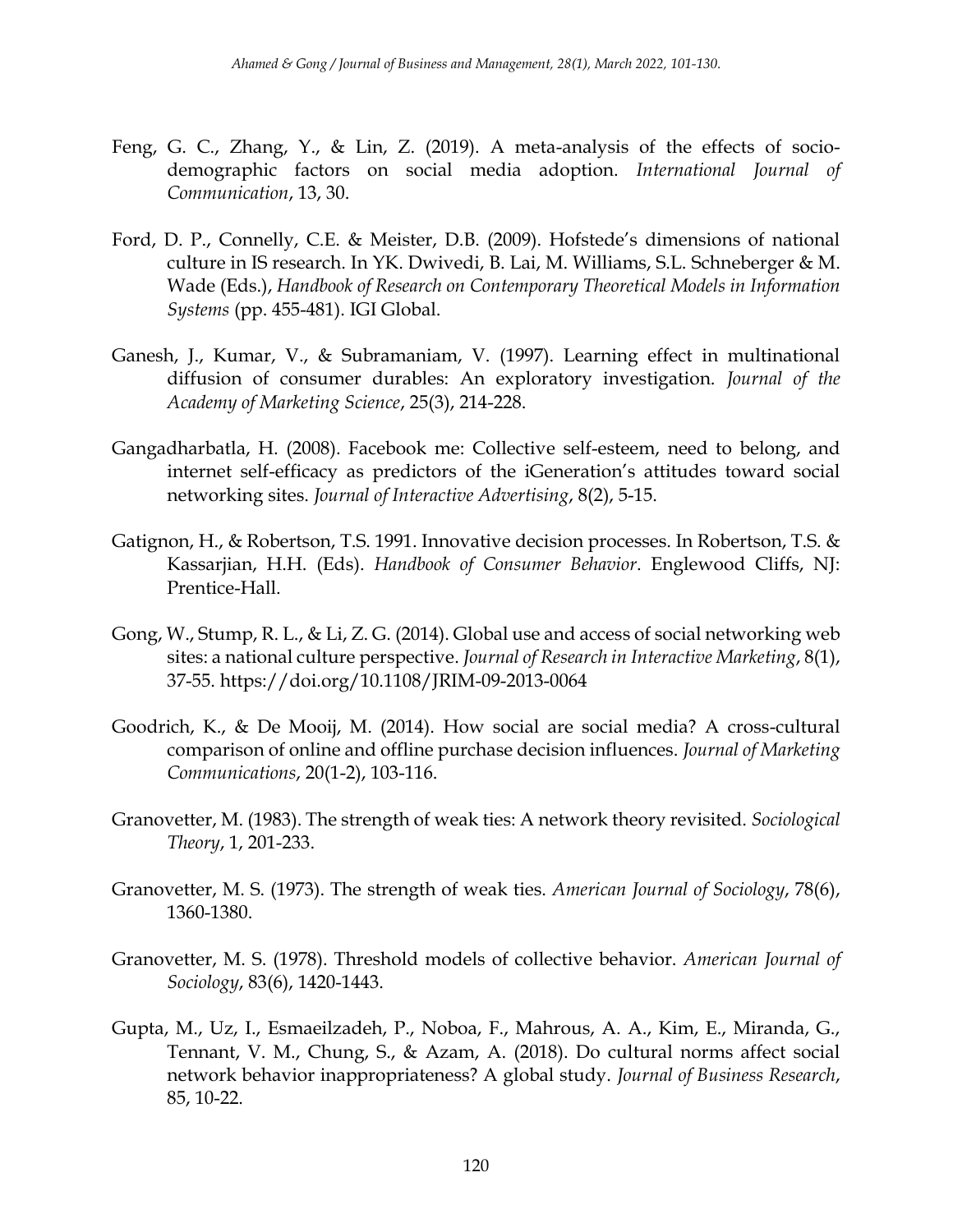- Hallikainen, H., & Laukkanen, T. (2018). National culture and consumer trust in ecommerce. *International Journal of Information Management*, 38(1), 97-106.
- Helander, M. (Ed.). (1988). *Handbook of Human-Computer Interaction*. Amsterdam, North-Holland.
- Herbig, P. A., & Miller, J. C. (1993). Culture and technology: Does the traffic move in both directions? *Journal of Global Marketing*, 6(3), 75-104.
- Hoehle, H., Zhang, X., & Venkatesh, V. (2015). An espoused cultural perspective to understand continued intention to use mobile applications: a four-country study of mobile social media application usability. *European Journal of Information Systems*, 24(3), 337-359.
- Hofstede Insights. (2020). National culture. Retrieved from https://hi.hofstedeinsights.com/national-culture (accessed on August 17, 2021)
- Hofstede, G. (1980). *Culture's Consequences*. Beverly Hills, CA: Sage Publications.
- Hofstede, G. (1991). *Culture and Organization: Software of the Mind*. New York, NY: McGraw Hill.
- Hofstede, G. (2001). *Culture's Consequences* (2nd ed.). Thousand Oaks, CA: Sage Publications.
- Hofstede, G. (2011). Dimensionalizing cultures: The Hofstede model in context. *Online Readings in Psychology and Culture*, 2(1), 2307-0919.1014.
- Hu, H.-h., Cui, W.-t., Lin, J., & Qian, Y.-j. (2014). ICTs, social connectivity, and collective action: A cultural-political perspective. *Journal of Artificial Societies and Social Simulation*, 17(2), 7.
- Huang, L. K. (2017). A cultural model of online banking adoption: Long-term orientation perspective. *Journal of Organizational and End User Computing (JOEUC),* 29(1), 1-22.
- Im, I., Hong, S., & Kang, M. S. (2011). An international comparison of technology adoption: Testing the UTAUT model. *Information & management*, 48(1), 1-8.
- Jacobs, A., Y.-C. Pan, & E. Jimenez. 2021. Comparison of Hofstede's and Schwartz's cultural frameworks for enterprise social media adoption. In *The 26th UK Academy for Information Systems International Conference (UKAIS 2021),* Oxford, UK, March 23-24.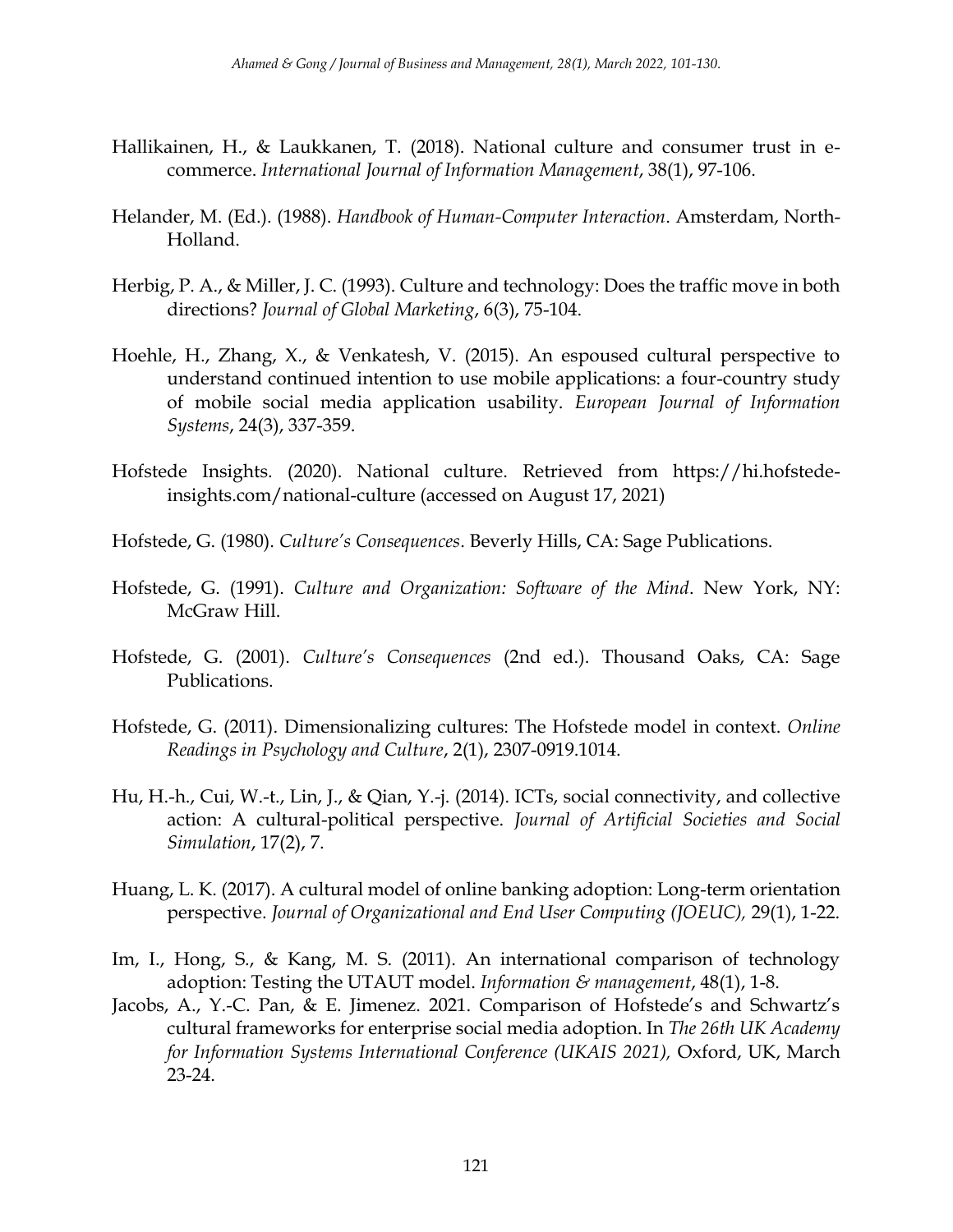- Jha, R., & Majumdar, S. K. (1999). A matter of connections: OECD telecommunications sector productivity and the role of cellular technology diffusion. *Information Economics and Policy*, 11(3), 243-269.
- Johansson-Berg, T. & Kask, J. (2017). Configurations of business strategy and marketing channels for e-commerce and traditional retail formats: A Qualitative Comparison Analysis (QCA) in sporting goods retailing. *Journal of Retailing and Consumer Services*, 34(1), 326-333.
- Kemp, S. (2020). *Digital 2020: Global Digital Yearbook*. Retrieved from https://datareportal.com/reports/digital-2020-global-digital-yearbook (accessed on November 4, 2021).
- Khastar, H., Kalhorian, R., Khallouei, G.A. & Maleki, M. (2011). Levels of analysis and Hofstede's theory of cultural differences: The place of ethnic culture in organizations. In *International Conference on Financial Management and Economics IPEDR* (Vol. 11 pp. 320-323).
- Kiiski, S., & Pohjola, M. (2002). Cross-country diffusion of the Internet. *Information Economics and Policy*, 14(2), 297-310.
- Kim, K.-H., & Yun, H. (2007). Cying for me, cying for us: Relational dialectics in a Korean social network site. *Journal of Computer-Mediated Communication*, 13(1), 298-318.
- Kim, Y., Sohn, D., & Choi, S. M. (2011). Cultural difference in motivations for using social network sites: A comparative study of American and Korean college students. *Computers in Human Behavior*, 27(1), 365–372.
- Klement, P. (2018a). One KFC, 2 very different experiences: The art of uncertainty avoidance. Retrieved from https://gfluence.com/one-kfc-2-very-differentexperiences-the-art-of-uncertainty-avoidance/ (accessed on February 13, 2022).
- Klement, P. (2018b). Web design around the world McDonald's using the power of power distance. Retrieved from https://gfluence.com/web-design-around-theworld-mcdonalds-using-the-power-of-power-distance/ (accessed on February 13, 2022).
- Kumar, V., & Krishnan, T. V. (2002). Multinational diffusion models: An alternative framework. *Marketing Science*, 21(3), 318-330.
- La Ferle, C., Edwards, S. M., & Mizuno, Y. (2002). Internet diffusion in Japan: Cultural considerations. *Journal of Advertising Research*, 42(2), 65-79.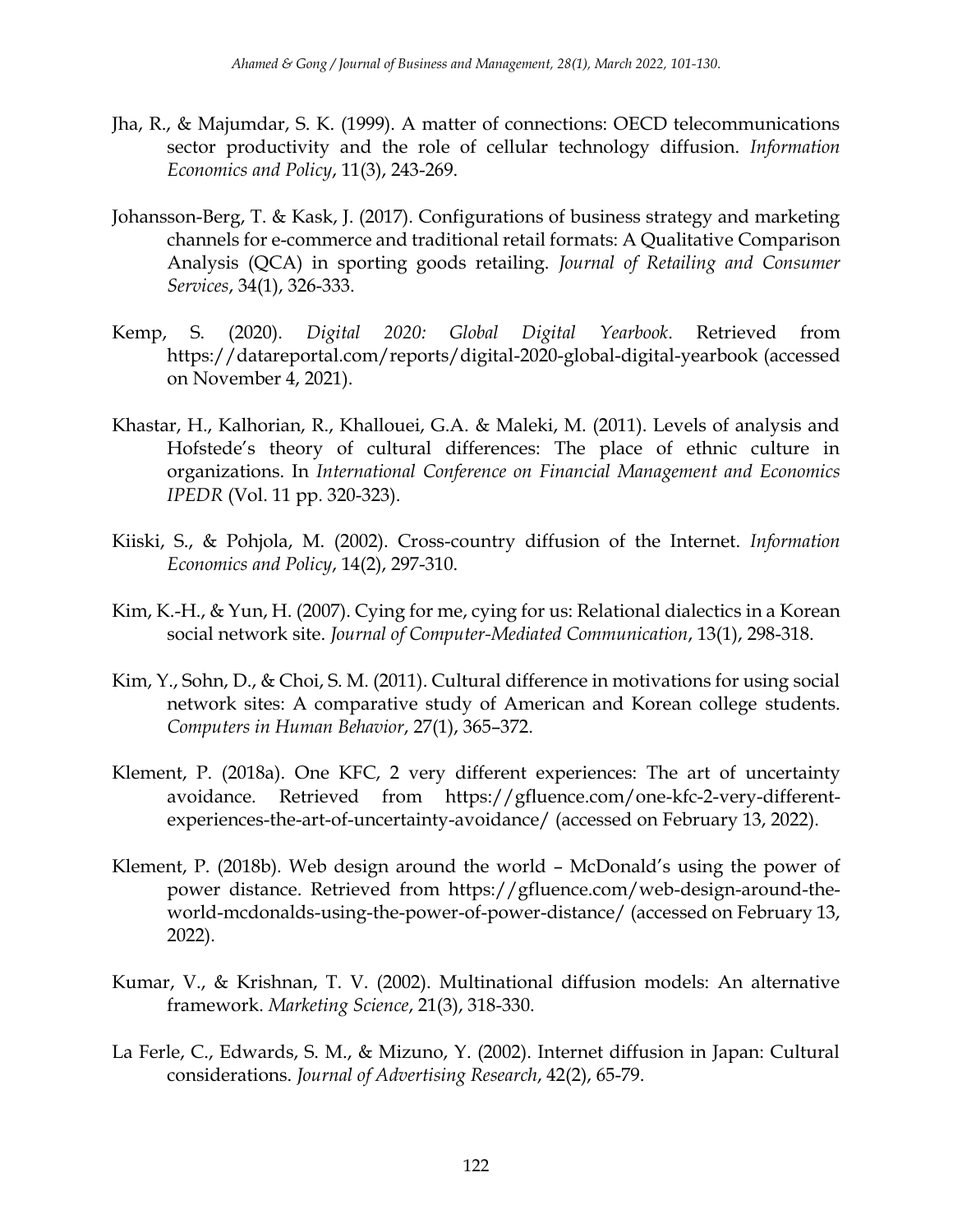- Lin, H.-C., & Ho, W.-H. (2018). Cultural effects on use of online social media for healthrelated information acquisition and sharing in Taiwan. *International Journal of Human-Computer Interaction*, 34(11), 1063-1076.
- Lin, Y.S. (2017). Causal complexity for passengers' intentions to re-ride. *Quality & Quantity*, 51(5), 1925–1937. https://doi.org/10.1007/s11135-016-0339-9
- Long, D. (2017). WeChat users in China to reach nearly 500 million in 2017. Retrieved from https://www.thedrum.com/news/2017/07/12/wechat-users-china-reachnearly-500-million-2017 (accessed on February 17, 2022)
- Lu, Q. S., Pattnaik, C., Xiao, J., & Voola, R. (2018). Cross-national variation in consumers' retail channel selection in a multichannel environment: Evidence from Asia-Pacific countries. *Journal of Business Research*, 86, 321-332.
- Lynn, M. & Gelb, B.D. (1996). Identifying innovative national markets for technical consumer goods. *International Marketing Review*, 13(6), 43-57. https://doi.org/10.1108/02651339610151917.
- Magnusson, P., Peterson, R. & A. Westjohn, S. (2014). The influence of national cultural values on the use of rewards alignment to improve sales collaboration. *International Marketing Review*, 31(1), 30-50. https://doi.org/10.1108/IMR-09- 2012-0151.
- Maitland, C.F. & Bauer, J.M. (2001). National level culture and global diffusion: The case of the Internet. In Ess, C. (Ed.), *Culture, Technology, Communication: Towards an Intercultural Global Village* (pp. 87-128), New York, NY: SUNY Press.
- Mikalef, P., Pappas, I. O., & Giannakos, M. (2016). Consumer intentions on social media: A fsQCA analysis of motivations. *Conference on e-Business, e-Services and e-Society*.
- Murdock, G. W., & Franz, L. (1983). Habit and perceived risk as factors in the resistance to the use of ATMs. *Journal of Retail Banking*, 5(2), 20-29.
- Paykani, T., Rafiey, H., & Sajjadi, H. (2018). A fuzzy set qualitative comparative analysis of 131 countries: Which configuration of the structural conditions can explain health better? *International Journal for Equity In Health*, 17(1), 1-13.
- Ragin, C. C. (2000). *Fuzzy-Set Social Science*. Chicago: University of Chicago Press.
- Ragin, C. C. (2008). *Redesigning Social Inquiry: Fuzzy Sets and Beyond*. Chicago: University of Chicago Press.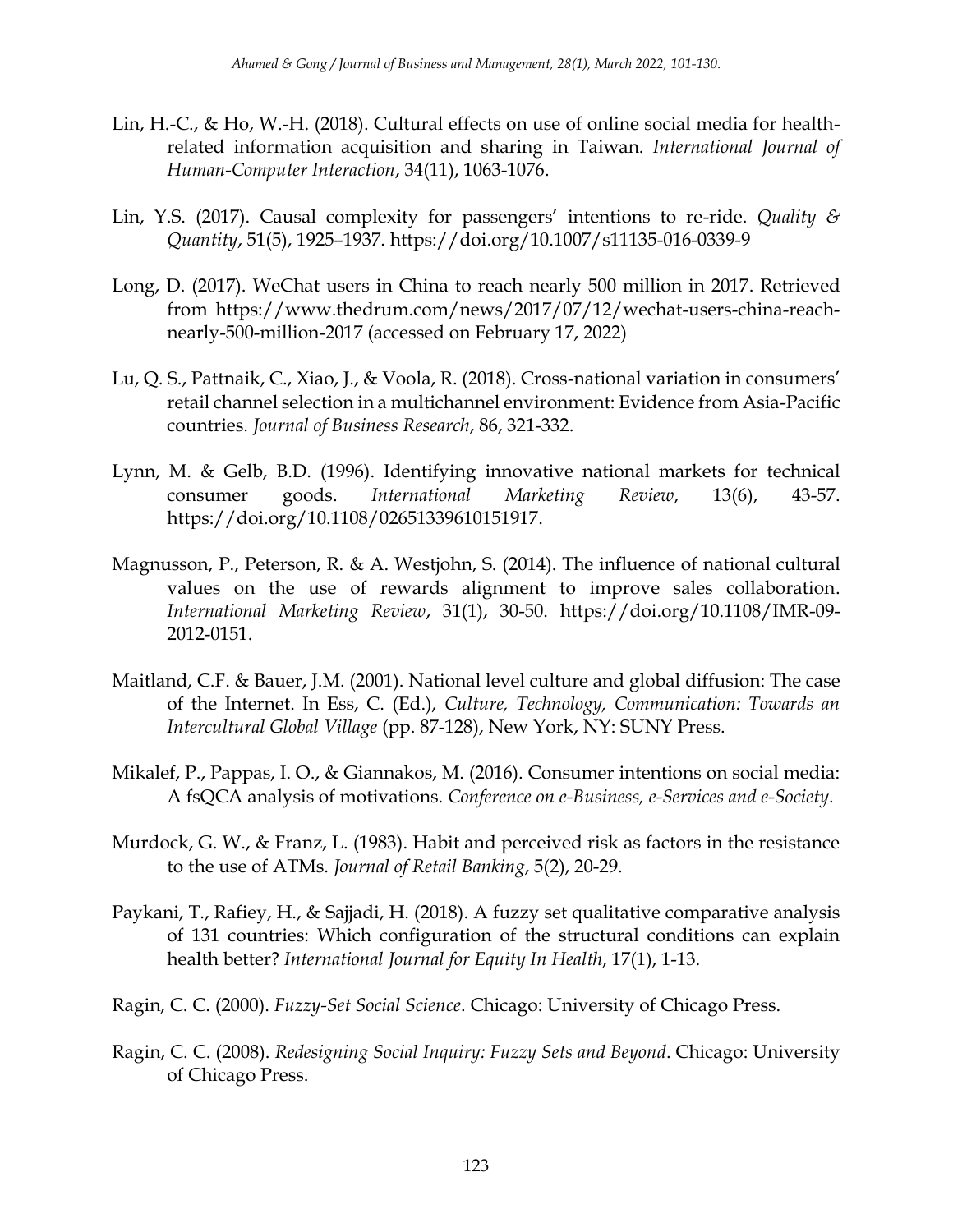- Ragin, C.C. (2009). Qualitative comparative analysis using fuzzy sets (fsQCA). *Configurational comparative methods: Qualitative Comparative Analysis (QCA) and related techniques*, 51, 87-122. https://dx.doi.org/10.4135/9781452226569
- Ribière, V.M., Haddad, M. & Vande Wiele, P. (2010). The impact of national culture traits on the usage of web 2.0 technologies. *VINE*, 40(3/4), 334-361. https://doi.org/10.1108/03055721011071458
- Robison, K. K., & Crenshaw, E. M. (2002). Post-industrial transformations and cyberspace: A cross-national analysis of Internet development. *Social Science Research*, 31(3), 334-363.
- Rogers, E. M. (1962). *Diffusion of Innovations* (1st ed.). New York, NY: The Free Press.
- Rogers, E.M. (2003). *Diffusion of Innovations* (5th ed.). New York, NY: The Free Press.
- Roig-Tierno, N., Huarng, K. H., & Ribeiro-Soriano, D. (2017). Configurational comparative research methodologies. *Quality & Quantity*, *51*(5), 1921-1923. https://doi.org/10.1007/s11135-017-0535-2
- Rosen, D., Stefanone, M. A., & Lackaff, D. (2010, January). Online and offline social networks: Investigating culturally-specific behavior and satisfaction. In *2010 43rd Hawaii International Conference on System Sciences* (pp. 1-10). IEEE.
- Sawyer, R & Chen, G.-M. (2012). The impact of social media on intercultural adaptation. *Intercultural Communication Studies*, 21(2), 151-169.
- Schlagwein, D., & Prasarnphanich, P. (2011, December). Organizational social media around the globe. In *2011 IEEE Ninth International Conference on Dependable, Autonomic and Secure Computing* (pp. 924-931). IEEE.
- Schweke, W. (2004). Smart money: Education and economic development. Economic Policy Institute.
- Shackel, B. (2009). Human-computer interaction–Whence and whither? *Interacting with Computers*, 21(5-6), 353-366.
- Shen, R., & Liu, M. (2019). Time-orientation, social media use, and coping style: Cultural similarities and differences in how and why college students procrastinate. *China Media Research*, 15(3), 115-123.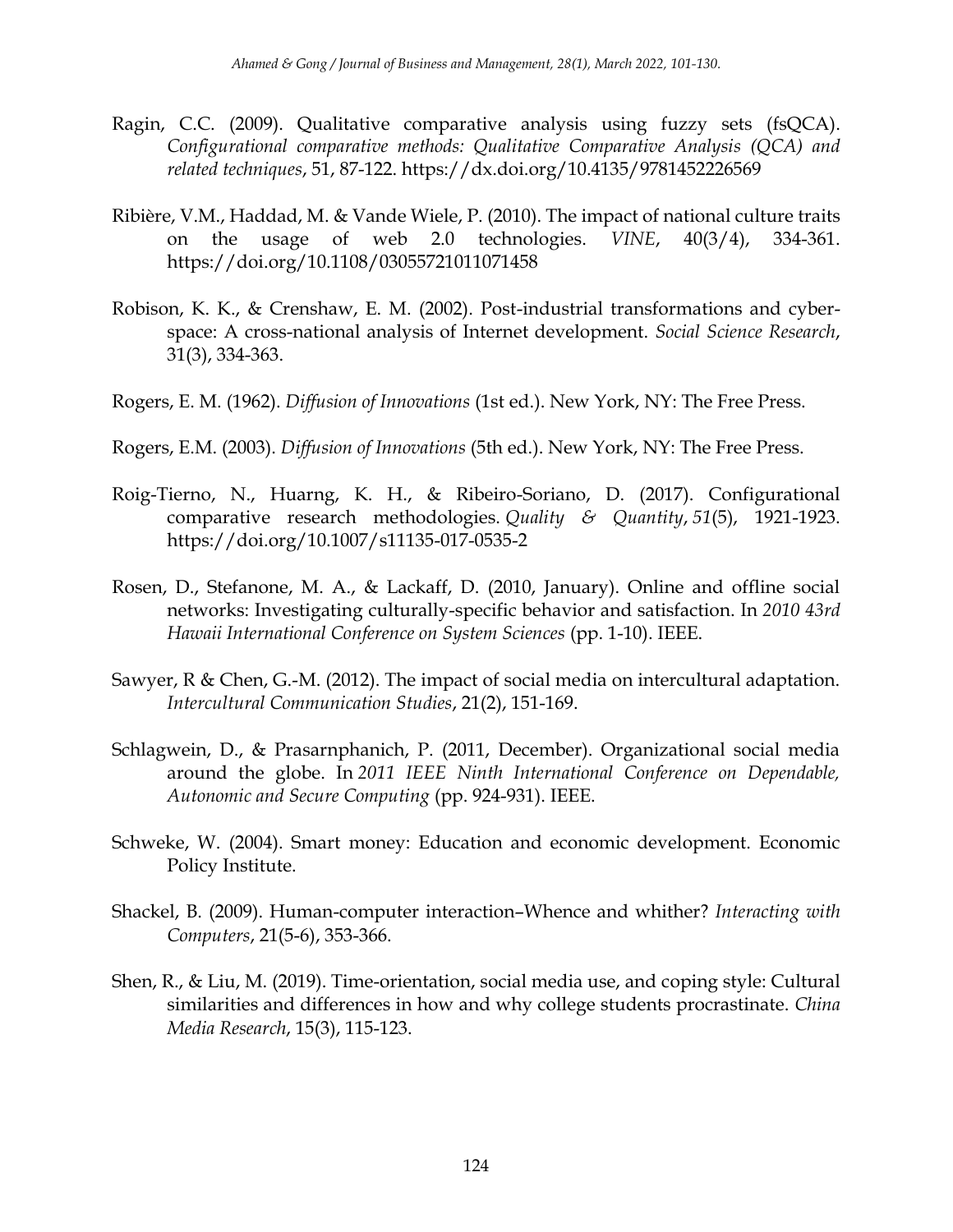- Sia, C. L., Lim, K. H., Leung, K., Lee, M. K., Huang, W. W., & Benbasat, I. (2009). Web strategies to promote internet shopping: Is cultural-customization needed? *MIS Quarterly*, 491-512.
- Singh, S. (2006). Cultural differences in, and influences on, consumers' propensity to adopt innovations. *International Marketing Review*, 23(2), 173-191. https://doi.org/10.1108/02651330610660074
- Society (2019). LINE more popular than Facebook with Japan's social media users. Retrieved from https://www.nippon.com/en/japan-data/h00414/line-morepopular-than-facebook-with-japan%E2%80%99s-social-media-users.html (accessed on September 17, 2021).
- Srite, M., & Karahanna, E. (2006). The role of espoused national cultural values in technology acceptance. *MIS Quarterly*, *30*(3), 679–704. https://doi.org/10.2307/25148745.
- Statista (2020). Global social media ranking 2019. Retrieved from https://www.statista.com/statistics/272014/global-social-networks-ranked-bynumber-of-users/ (accessed on February 27, 2020).
- Steenkamp, J.E.M. (2001). The role of national culture in international marketing research. *International Marketing Review*, 18(1), 30-44. https://doi.org/10.1108/02651330110381970
- Stroebel, J. & Kuchler, T. (2021). The economic effects of social networks. National Bureau of Economic Research, March (1). Retrieved from https://www.nber.org/reporter/2021number1/economic-effects-socialnetworks (accessed on February 17, 2022).
- Stump, R. L., & Gong, W. (2020). Social media adoption and national culture: The dominant and nuanced effect of individualism-collectivism. *Journal of Business and Management*, 26(2), 1-31.
- Tarhini, A., Hone, K., Liu, X., & Tarhini, T. (2017). Examining the moderating effect of individual-level cultural values on users' acceptance of e-learning in developing countries: A structural equation modeling of an extended technology acceptance model. *Interactive Learning Environments*, 25(3), 306-328.
- Techatassanasoontorn, A. A., & Kauffman, R. J. (2005). Is there a global digital divide for digital wireless phone technologies? *Journal of the Association for Information Systems, 6*(12), 12. https://doi.org/10.17705/1jais.00073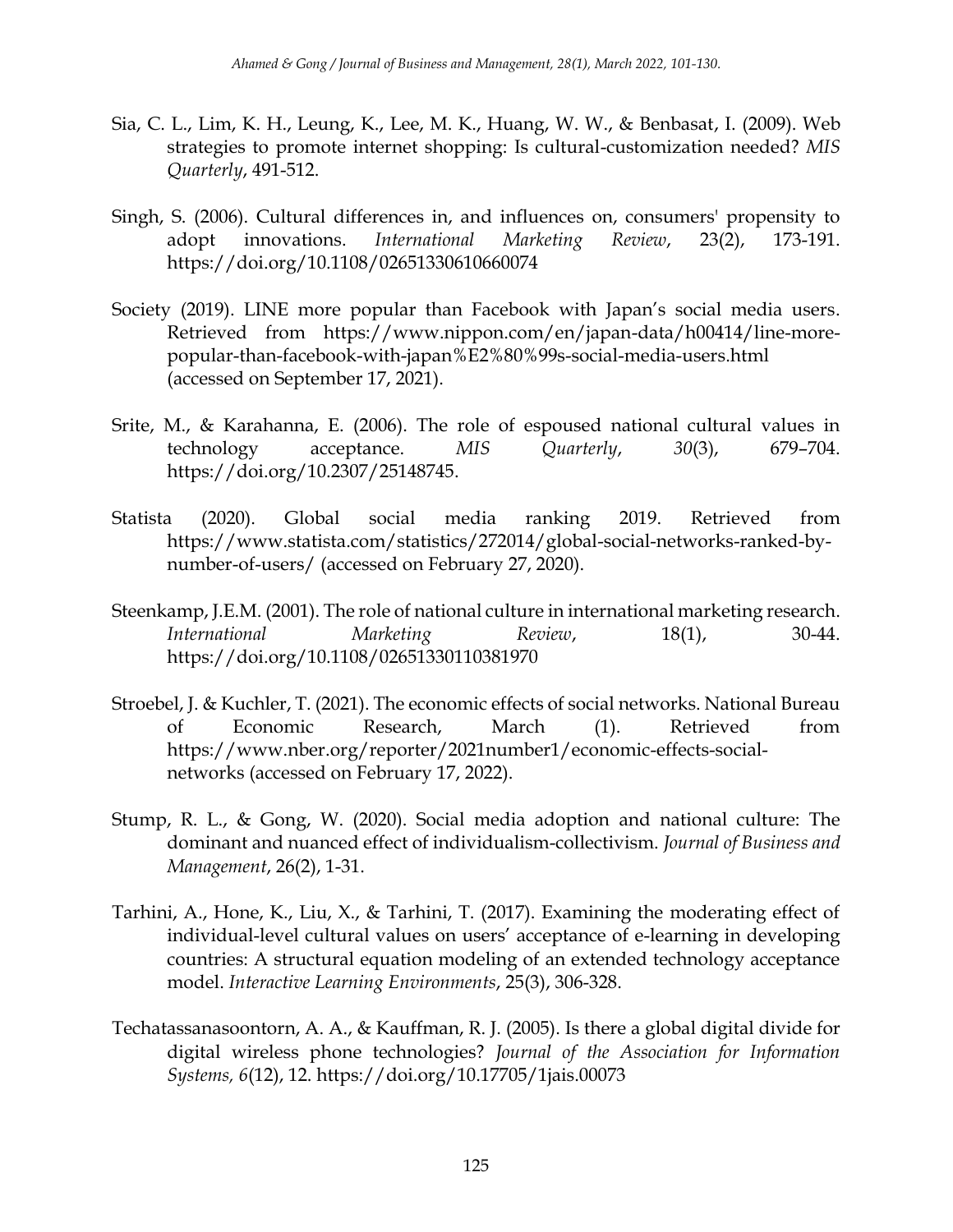- Triandis, H. C., & Gelfand, M. J. (2012). A theory of individualism and collectivism. In Van Lange, P. A. M., Kruglanski, A. W., & Higgins, E. T. (Eds.) *Handbook of Theories of Social Psychology* (pp. 498–520). Sage Publications Ltd. https://doi.org/10.4135/9781446249222.n51
- Triandis, H. C., Bontempo, R., Villareal, M. J., Asai, M., & Lucca, N. (1988). Individualism and collectivism: Cross-cultural perspectives on self-ingroup relationships. *Journal of Personality and Social Psychology*, 54(2), 323.
- Triandis, H.C. (1995). *Individualism and Collectivism*. Boulder, CO: Westview Press.
- Udo, G. J., & Bagchi, K. K. (2011). Understanding the influence of espoused culture on acceptance of online services in a developing country. *Journal of Information Technology Theory and Application*, 12(2), 25-46.
- Van Everdingen, Y. M., & Waarts, E. (2003). The effect of national culture on the adoption of innovations. *Marketing Letters*, 14(3), 217-232.
- Venkatesh, V., & Davis, F. D. (2000). A theoretical extension of the technology acceptance model: Four longitudinal field studies. *Management Science*, 46(2), 186-204.
- Wang, C. L., Shi, Y., & Barnes, B. R. (2015). The role of satisfaction, trust and contractual obligation on long-term orientation. *Journal of Business Research*, 68(3), 473-479.
- We Are Social (2018). Digital in 2018 in China. Retrieved from https://www.slideshare.net/wearesocial/digital-in-2018-in-china-86862144 (accessed on February 17, 2022)
- We Are Social. (2020). Digital 2020 China. Retrieved from https://wearesocial.com/cn/blog/2020/01/digital-2020-china/ (accessed on February 17, 2022)
- World Bank Group. (2019). Literacy rate, adult total (% of people ages 15 and above). Retrieved from https://data.worldbank.org/indicator/SE.ADT.LITR.ZS (accessed on January 15, 2019).
- World Population Review (2019). Literacy rate by country 2020. Retrieved from http://worldpopulationreview.com/countries/literacy-rate-by-country/ (accessed on January 15, 2020).
- Yeniyurt, S. & Townsend, J.D. (2003). Does culture explain acceptance of new products in a country? An empirical investigation. *International Marketing Review*, 20(4), 377- 396. https://doi.org/10.1108/02651330310485153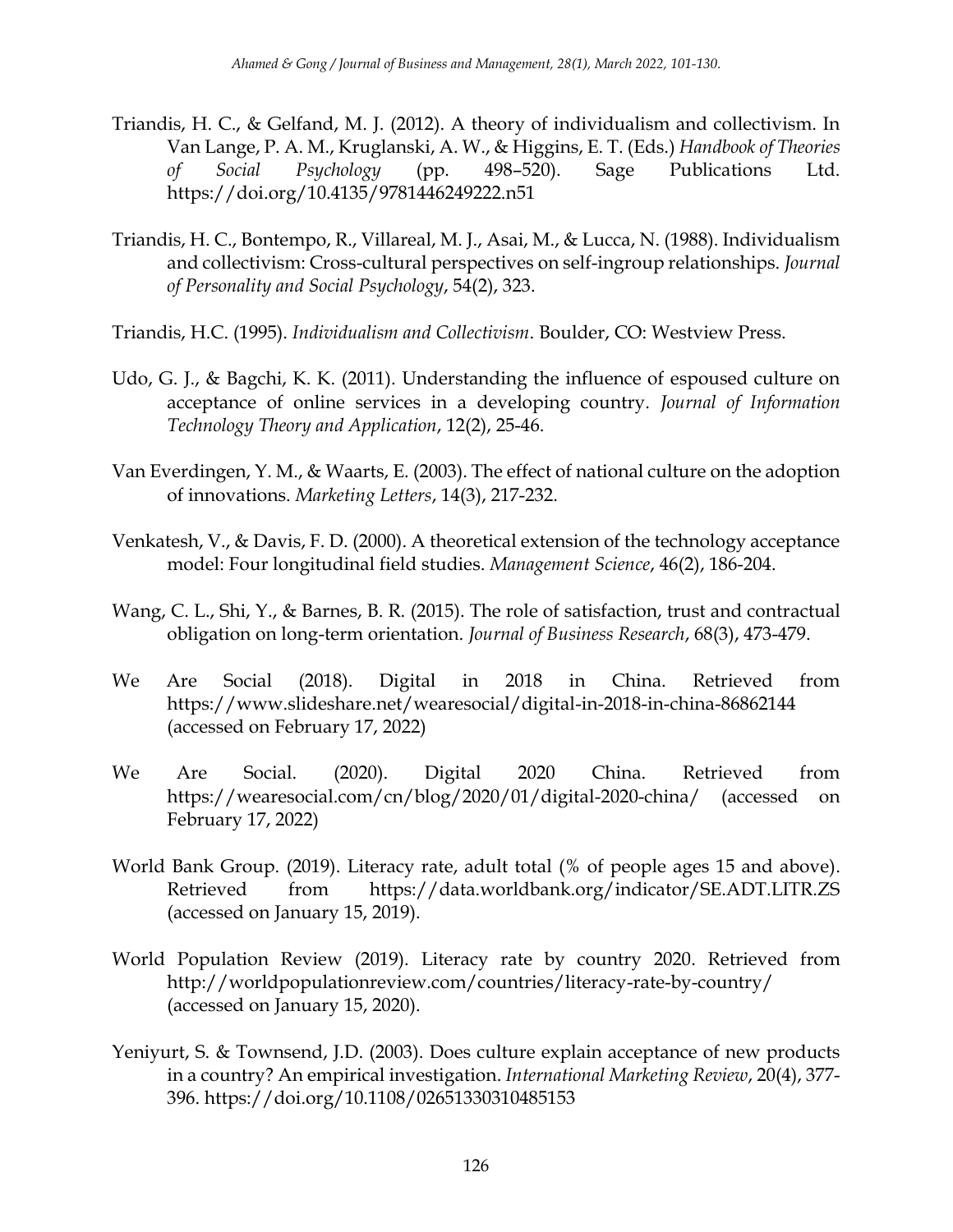- Yeung, D. (2018). Social media as a catalyst for policy action and social change for health and well-being. *Journal of Medical Internet Research*, *20*(3), e94. doi:10.2196/jmir.8508
- Yoon, C. (2009). The effects of national culture values on consumer acceptance of ecommerce: Online shoppers in China. *Information & Management*, 46(5), 294-301.
- Zhang, Y., Weng, Q., & Zhu, N. (2018). The relationships between electronic banking adoption and its antecedents: A meta-analytic study of the role of national culture. *International Journal of Information Management*, 40, 76-87.
- Zhao, S. (2006). Do Internet users have more social ties? A call for differentiated analyses of Internet use*. Journal of Computer-Mediated Communication*, 11(3), 844-862.
- Zinovieva, E. (2014). Can Facebook win a bigger share of the Russian social media pie? Retrieved from http://www.russia-direct.org/analysis/can-facebook-winbigger-share-russian-social-media-pie (accessed on June 19, 2020).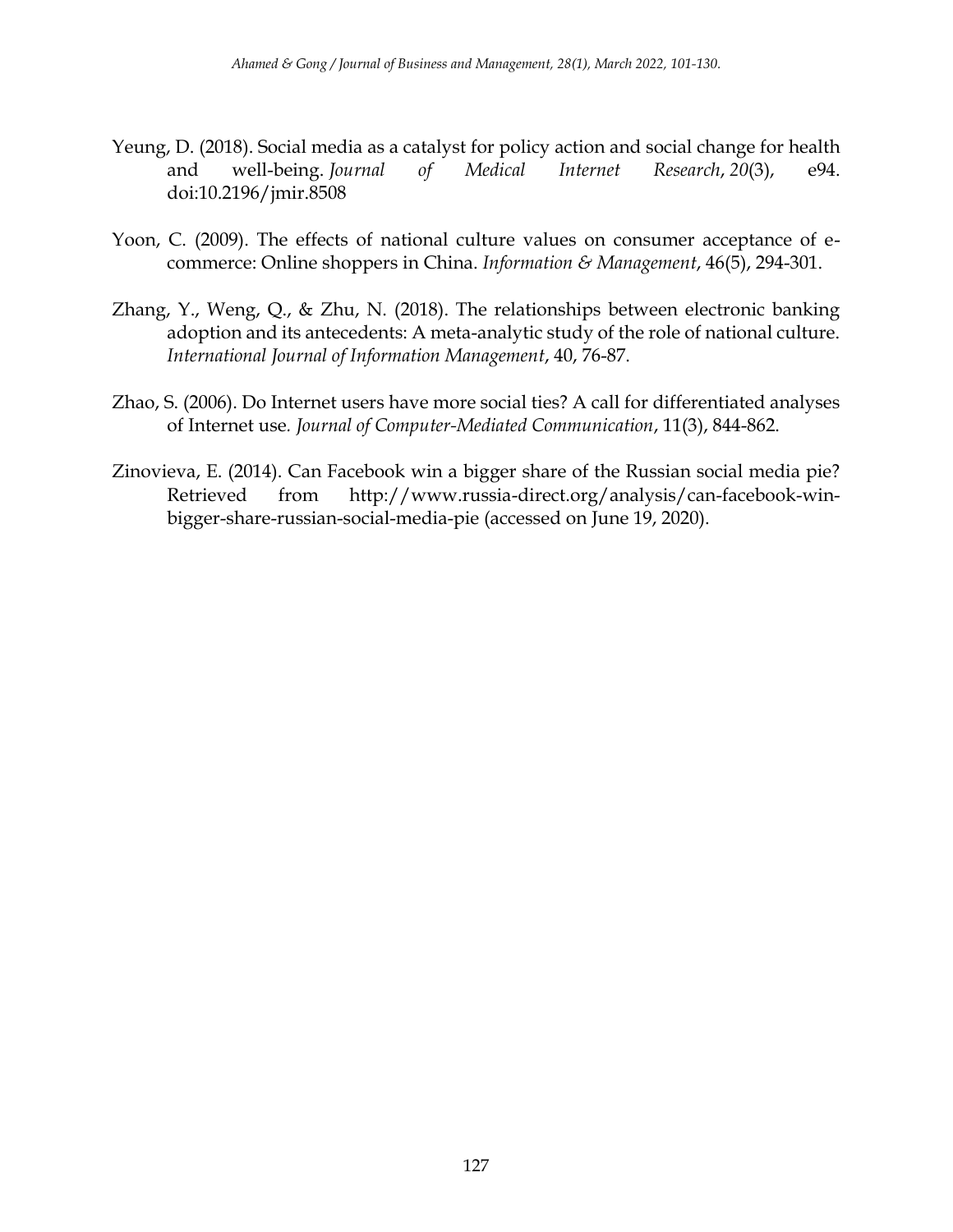# **Appendix A: Measurement items**

Model: SMP = f (PDI, IDV, MAS, UAI, LTO, IVR, ALR, GDP) Frequency cutoff: 3; consistency cutoff: 0.92598

| Configurations                      |      | Coverage | Consistency | Solution | Solution    |  |
|-------------------------------------|------|----------|-------------|----------|-------------|--|
|                                     | Raw  | Unique   |             | Coverage | Consistency |  |
| ~PDI*IDV*UAI*~LTO*IVR*ALR*GDP       | 0.26 | 0.05     | 0.97        |          |             |  |
| PDI*~IDV*~MAS*UAI*~LTO*IVR*ALR*~GDP | 0.31 | 0.12     | 0.93        |          |             |  |
| ~PDI*IDV*~MAS*UAI*LTO*~IVR*ALR*GDP  | 0.23 | 0.02     | 0.97        | 0.46     | 0.95        |  |
| PDI*IDV*MAS*UAI*LTO*~IVR*ALR*GDP    | 0.24 | 0.03     | 0.97        |          |             |  |

## **Appendix B: Parsimonious solution**

Model: SMP = f (PDI, IDV, MAS, UAI, LTO, IVR, ALR, GDP) Frequency cutoff: 3; consistency cutoff: 0.92598

| Configurations  |      | Coverage | Consistency | Solution | Solution    |  |
|-----------------|------|----------|-------------|----------|-------------|--|
|                 | Raw  | Unique   |             | Coverage | Consistency |  |
| <b>IDV</b>      | 0.52 | 0.04     | 0.87        |          |             |  |
| <b>GDP</b>      | 0.61 | 0.07     | 0.95        |          |             |  |
| $-MAS*IVR$      | 0.48 | 0.01     | 0.89        | 0.77     | 0.86        |  |
| $-MAS*-LTO*ALR$ | 0.46 | 0.02     | 0.93        |          |             |  |

## **Appendix C: Truth table: High social media penetration**

| fs pd        | fs id    |                | fs ma fs ua fs ltowy | $fs_iv$  | fs_Literac fs_GD |                | numbe | fs SM    | raw      | PRI      | <b>SYM</b> |
|--------------|----------|----------------|----------------------|----------|------------------|----------------|-------|----------|----------|----------|------------|
|              | V        | S              | S                    | r        |                  | P              |       | P        | consist. | consist. | consist    |
| $\mathbf{0}$ |          | $\overline{0}$ |                      | $\theta$ |                  |                | 3     |          | 0.969286 | 0.906927 | 0.906927   |
|              |          |                |                      | $\theta$ |                  |                | 3     |          | 0.966959 | 0.894169 | 0.905909   |
| $\mathbf{0}$ |          | $\Omega$       | $\theta$             |          |                  |                | 3     |          | 0.963734 | 0.911909 | 0.911909   |
| $\mathbf{0}$ |          |                | $\theta$             |          |                  |                | 3     |          | 0.961346 | 0.895552 | 0.895551   |
|              | $\theta$ | $\Omega$       | $\Omega$             |          |                  | $\overline{0}$ | 5     |          | 0.92598  | 0.831661 | 0.831661   |
|              | $\theta$ |                | $\Omega$             |          |                  | $\overline{0}$ | 3     | $\Omega$ | 0.898322 | 0.772985 | 0.780069   |
|              | $\theta$ | $\Omega$       |                      | $\theta$ |                  | $\overline{0}$ | 11    | $\Omega$ | 0.847637 | 0.649789 | 0.65812    |
|              | $\theta$ | $\Omega$       | $\Omega$             | $\theta$ | $\theta$         | $\overline{0}$ | 5     | $\Omega$ | 0.715297 | 0.388128 | 0.398438   |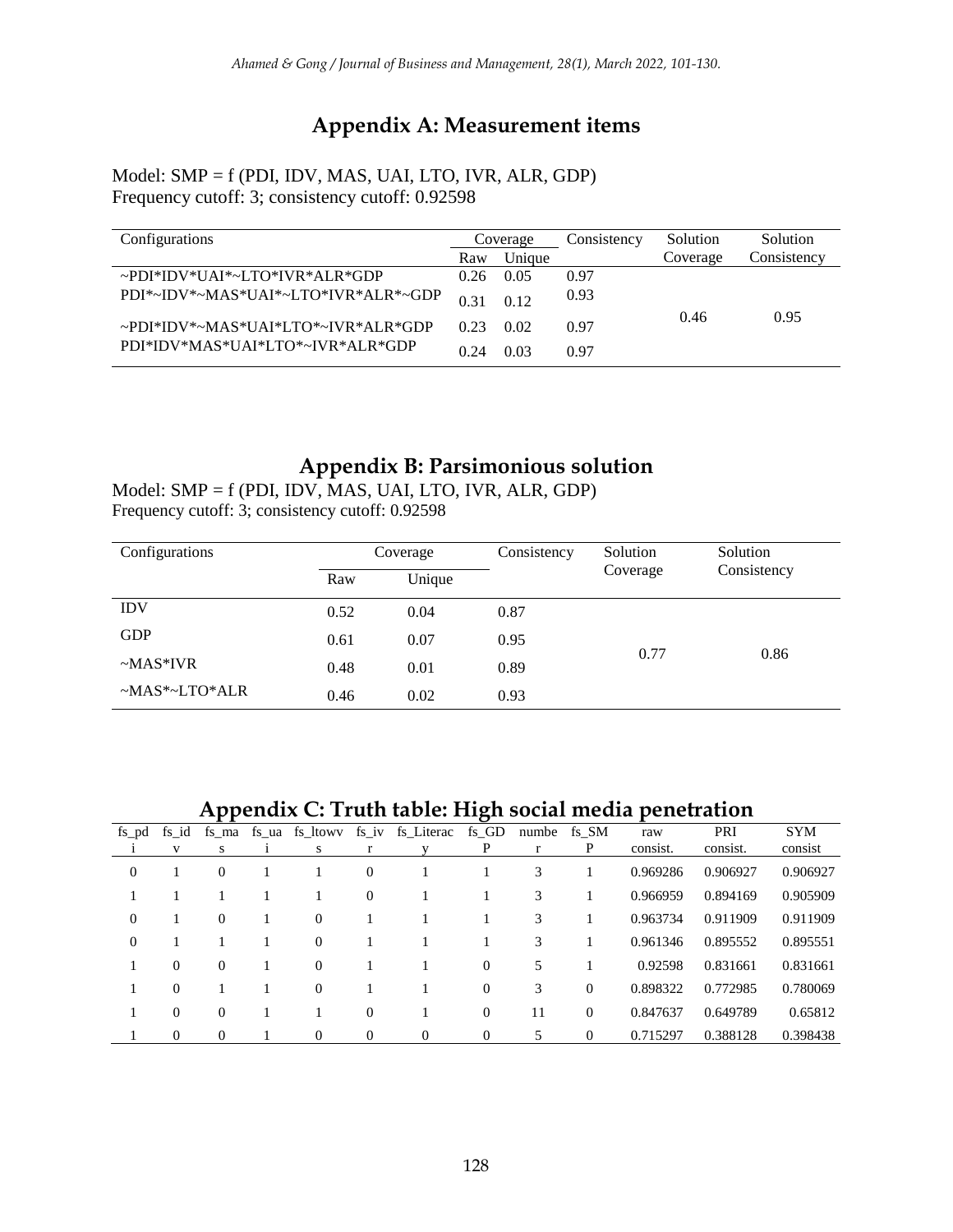| fs pd          | fs id          |                |  | fs ma fs ua fs ltowy fs iv |                | fs_Literac       | fs GD        | numbe | $\sim$ fs SM | raw      | PRI       | <b>SYM</b> |
|----------------|----------------|----------------|--|----------------------------|----------------|------------------|--------------|-------|--------------|----------|-----------|------------|
|                | V              | S              |  | s                          | r              |                  | P            | r     | P            | consist. | consist.  | consist    |
|                | $\overline{0}$ | $\overline{0}$ |  | $\theta$                   | $\overline{0}$ | $\boldsymbol{0}$ | $\mathbf{0}$ | 5     |              | 0.807365 | 0.585997  | 0.601563   |
|                |                |                |  |                            | $\overline{0}$ |                  |              | 3     | $\theta$     | 0.71679  | 0.092872  | 0.0940914  |
|                | $\overline{0}$ | $\theta$       |  |                            | $\overline{0}$ |                  | $\theta$     | 11    | $\theta$     | 0.711795 | 0.337553  | 0.34188    |
| $\overline{0}$ |                | $\Omega$       |  |                            | $\overline{0}$ |                  |              | 3     | $\Omega$     | 0.700714 | 0.0930736 | 0.0930735  |
| $\overline{0}$ |                |                |  | $\theta$                   |                |                  |              | 3     | $\Omega$     | 0.668576 | 0.104449  | 0.104449   |
|                | $\Omega$       |                |  | $\theta$                   |                |                  | $\theta$     | 3     | $\Omega$     | 0.64972  | 0.217934  | 0.219931   |
|                | $\Omega$       | $\Omega$       |  | $\Omega$                   |                |                  | $\theta$     | 5     | $\Omega$     | 0.634314 | 0.168339  | 0.168339   |
| $\overline{0}$ |                | $\Omega$       |  | $\Omega$                   |                |                  |              | 3     | $\Omega$     | 0.62458  | 0.0880914 | 0.0880914  |

**Appendix D: Truth table: (~) Low / medium social media penetration**